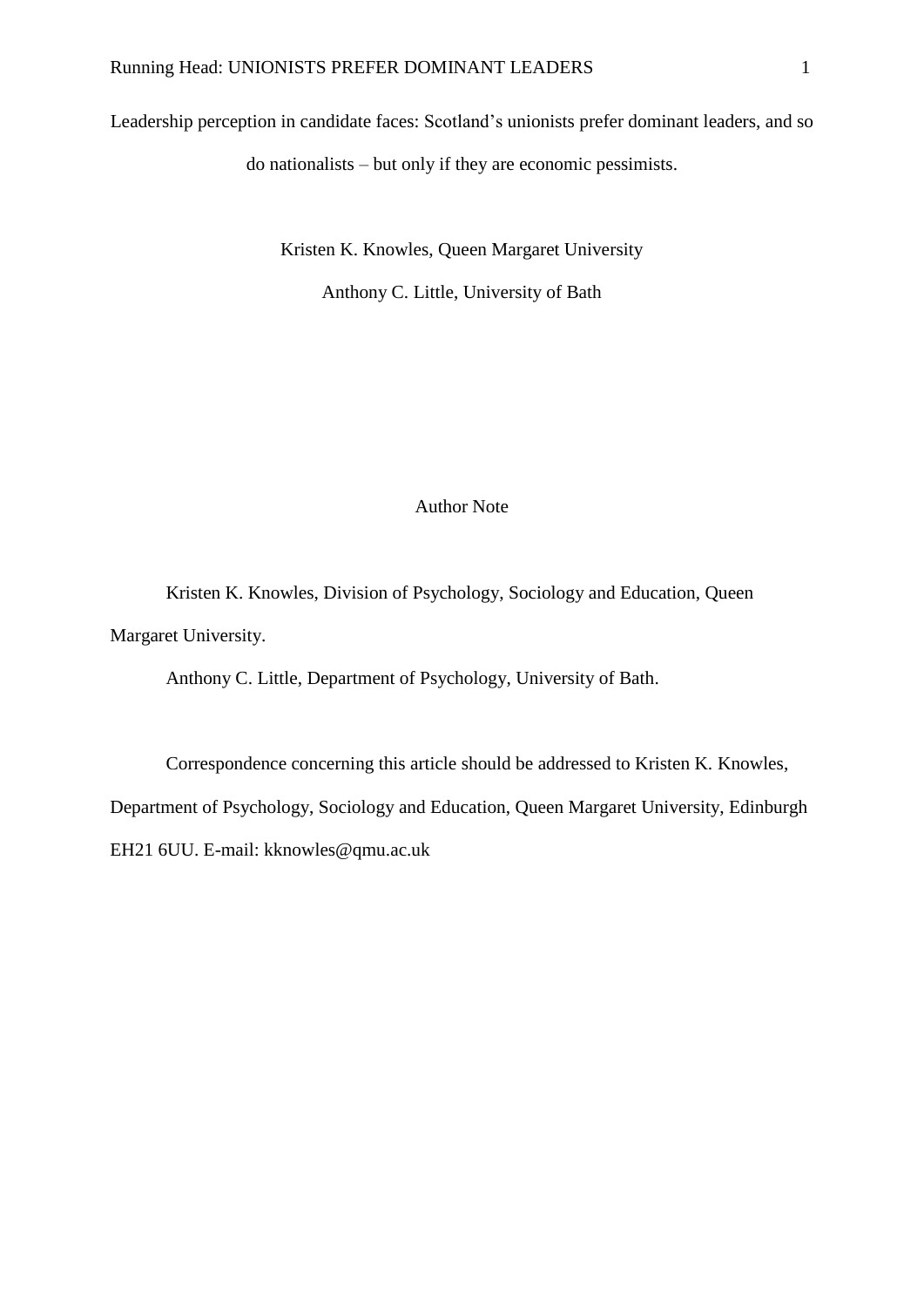#### **Abstract**

 Voters rely on many cues to make decisions about who to vote for, and the appearance of a potential leader can play an important part in this decision-making process. When choosing leaders, it is thought that voters make "fit-to-task" voting decisions, for example, exhibiting a preference for masculine-looking leaders in hypothetical wartime scenarios, when masculine behavioural characteristics would be most valued. Here, we examine face preferences within a sample of Scottish voters during the campaign for the 2014 Scottish independence referendum. Subjects were presented with masculinised and feminised versions of faces in a forced-choice experimental task to select their preferred face in a hypothetical national election. No voters (those who voted to maintain the Union) chose more masculine-faced hypothetical leaders than Yes voters (those who voted in favour of an independent Scotland); effect sizes observed were medium. Within Yes voters, economic concern was related to a preference for masculine faces, but for No voters, economic outlook did not relate to face preferences. These findings underscore the importance of real-world socio-political contexts in psychology research, particularly that concerning the public perception of different leadership prototypes. Implications in the current Scottish context are discussed. *Keywords*: masculinity; dominance; leadership; economic outlook; political psychology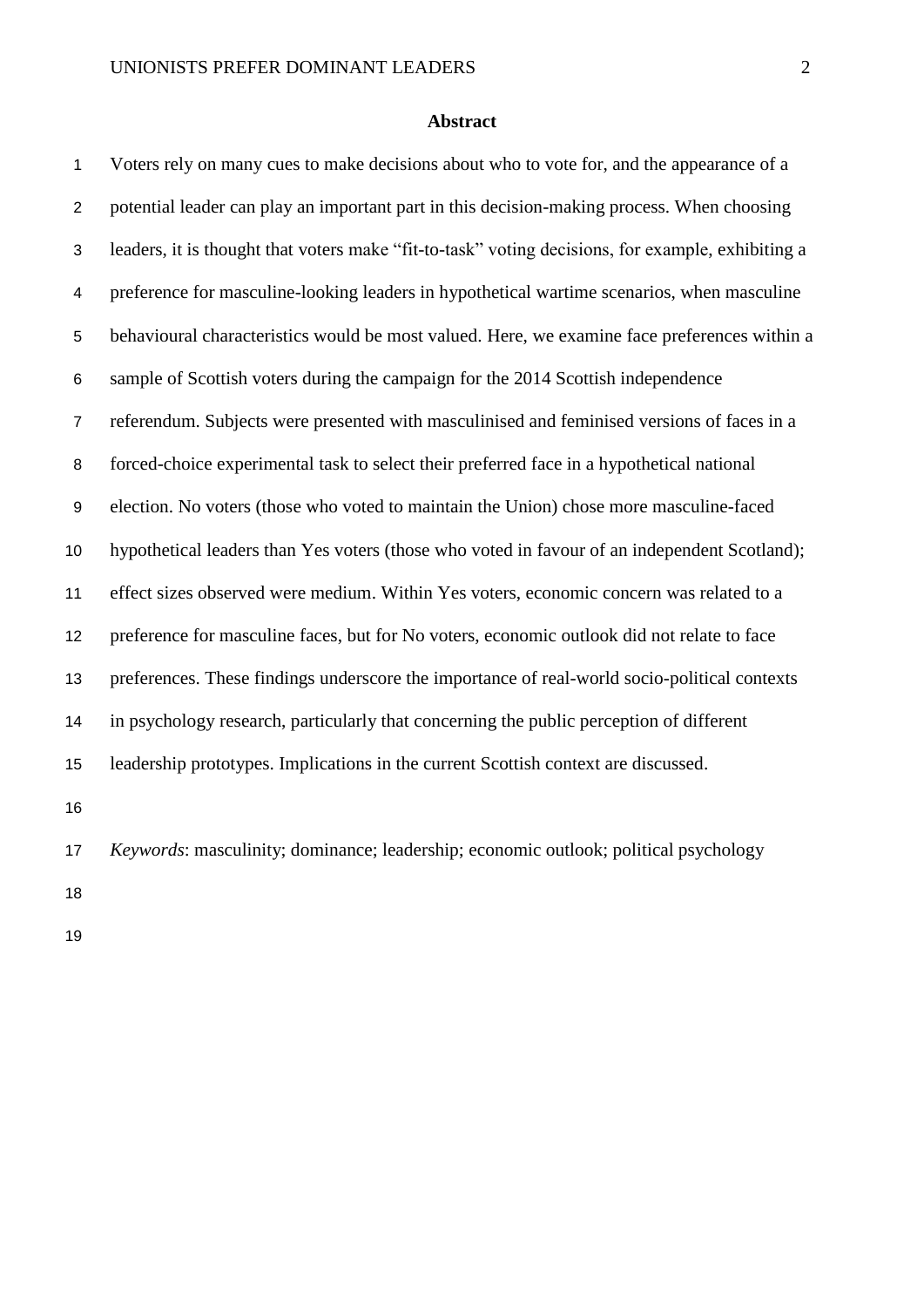| 20 | Leadership perception in candidate faces: Scotland's unionists prefer dominant leaders, and so      |
|----|-----------------------------------------------------------------------------------------------------|
| 21 | do nationalists – but only if they are economic pessimists.                                         |
| 22 |                                                                                                     |
| 23 | <b>Introduction</b>                                                                                 |
| 24 | The physical appearance of political candidates has the potential to shape the way they             |
| 25 | are viewed by voters, and thus can impact their likelihood of being elected. Voters generally       |
| 26 | prefer to elect leaders with physiological traits that communicate dominance, such as               |
| 27 | masculine facial shape (Little, Burriss, et al. 2007; Spisak et al. 2012), height (Little and       |
| 28 | Roberts 2012; Re et al. 2013) and low voice pitch (Tigue et al. 2012; Klofstad et al. 2012). It     |
| 29 | is thought that dominant appearing traits are preferred in leaders because these traits convey a    |
| 30 | sense of protection to the groups they represent, and that preferences for these traits are part of |
| 31 | our evolved psychology (for a review, see Knowles, 2018). However, in many modern                   |
| 32 | societies, leadership is won democratically, and the benefits of non-dominant, prosocial traits     |
| 33 | like diplomacy and trustworthiness could outweigh any advantages conferred by dominance.            |
| 34 | A modest body of research has examined contextual effects on preferences for                        |
| 35 | different facial shapes in leaders (see e.g. Little, Burriss, et al., 2007; Little, 2014; Spisak et |
| 36 | al., 2012). Much of this research focuses on experimentally-induced contexts such as                |
| 37 | imagining one is selecting either a wartime or peacetime leader. Here we examine facial             |
| 38 | leadership preferences in a population faced with a single voting decision (either for or           |
| 39 | against Scottish independence from the UK), as well as examine how preferences vary with            |
| 40 | other socio-political factors including economic outlook, conservatism-socialism, and Scottish      |
| 41 | identity.                                                                                           |
|    |                                                                                                     |

# **General Perceptions of Leadership Ability and Competency**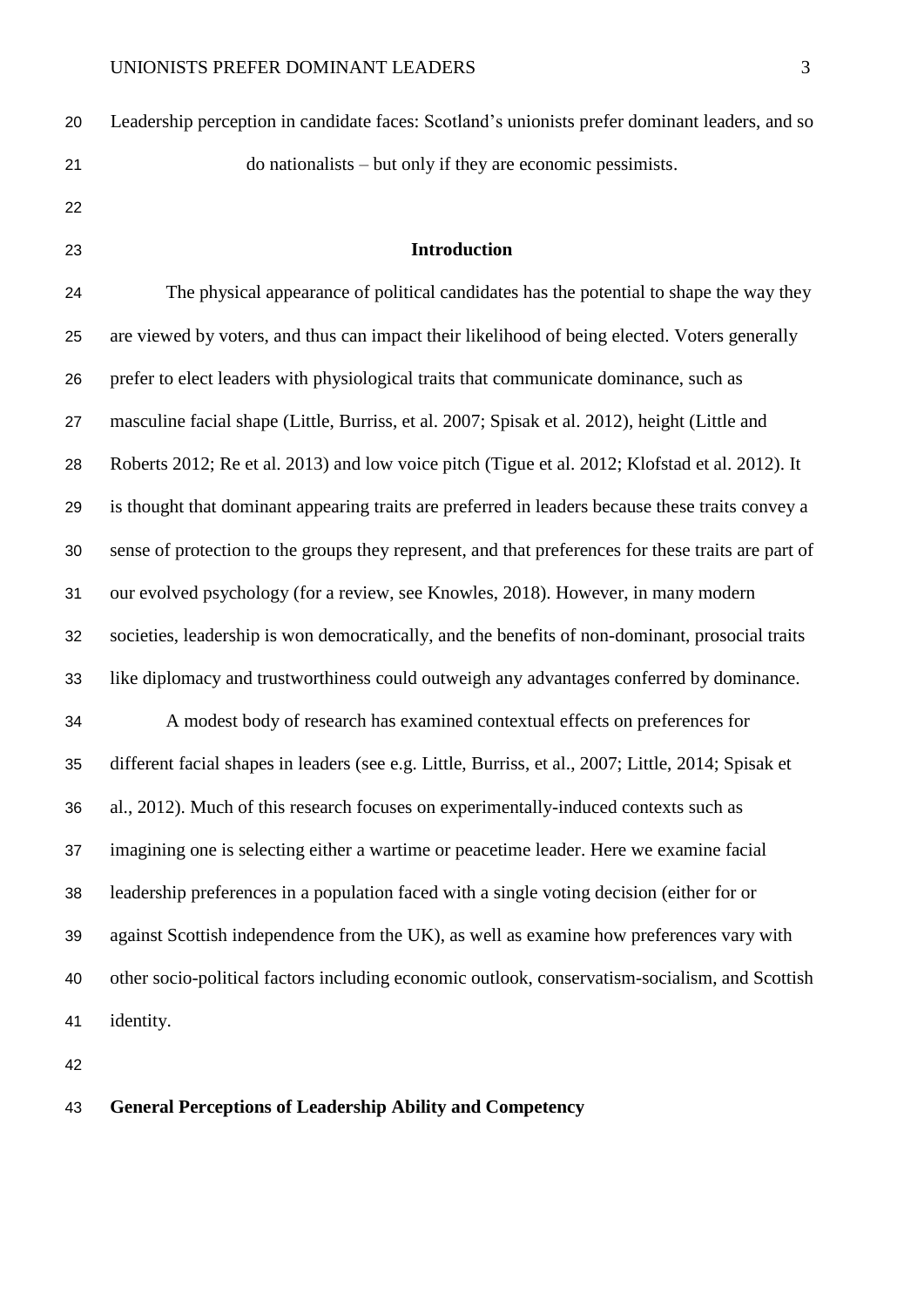| 44 | In males, sexual dimorphism <i>(i.e.</i> masculinity) is linked to attributions of dominance        |
|----|-----------------------------------------------------------------------------------------------------|
| 45 | (Perrett et al. 1998). There is some evidence that morphological masculinity is also related to     |
| 46 | leadership competency (Olivola and Todorov 2010). Indeed, when faces are presented in               |
| 47 | controlled experiments in hypothetical elections, naïve voters <i>(i.e.</i> those presented with no |
| 48 | information about candidates beyond images of faces) tend to choose candidate faces which           |
| 49 | are attractive, masculine and dominant (Riggio and Riggio 2010; Murray and Schmitz 2011;            |
| 50 | Little 2014; Budesheim and DePaola 1994). The relationship between masculine appearance             |
| 51 | and dominance is fairly clear (Mazur and Booth 1998; Tremblay 1998; Oosterhof and                   |
| 52 | Todorov 2008; Todorov et al. 2008). However, there is mixed evidence that masculinity               |
| 53 | enhances attractiveness (Perrett et al. 1998; Little et al. 2008; Swaddle and Reierson 2002;        |
| 54 | Thornhill and Gangestad 1999). On the whole, these findings suggest that male masculinity           |
| 55 | may be an important cue when voters make electoral decisions.                                       |
| 56 | These experimental findings are also borne out in real-world elections. The more                    |

 attractive of two candidates (in US congressional elections) has a greater likelihood of being elected (Verhulst et al. 2010; White et al. 2013). Furthermore, judgements of candidates' leadership competence made by naïve viewers (those with no additional information about candidates besides appearance) reflects actual results and margins: in the 2008 US presidential election (Armstrong et al. 2010); in US gubernatorial races between 1995 and 2002 (Ballew and Todorov 2007); and in US Senate and House of Representatives elections between 2000 and 2004 (Todorov et al. 2005). Showing that these competence attributions are related to facial shape characteristics, Little et al. (2007) transformed a neutral "base face" using the mathematical difference between winners and losers of ten presidential and prime ministerial elections in several countries (between 1992 and 2004). It was found that naïve viewers tended to prefer faces which had been morphed in the direction of the real-world electoral victors.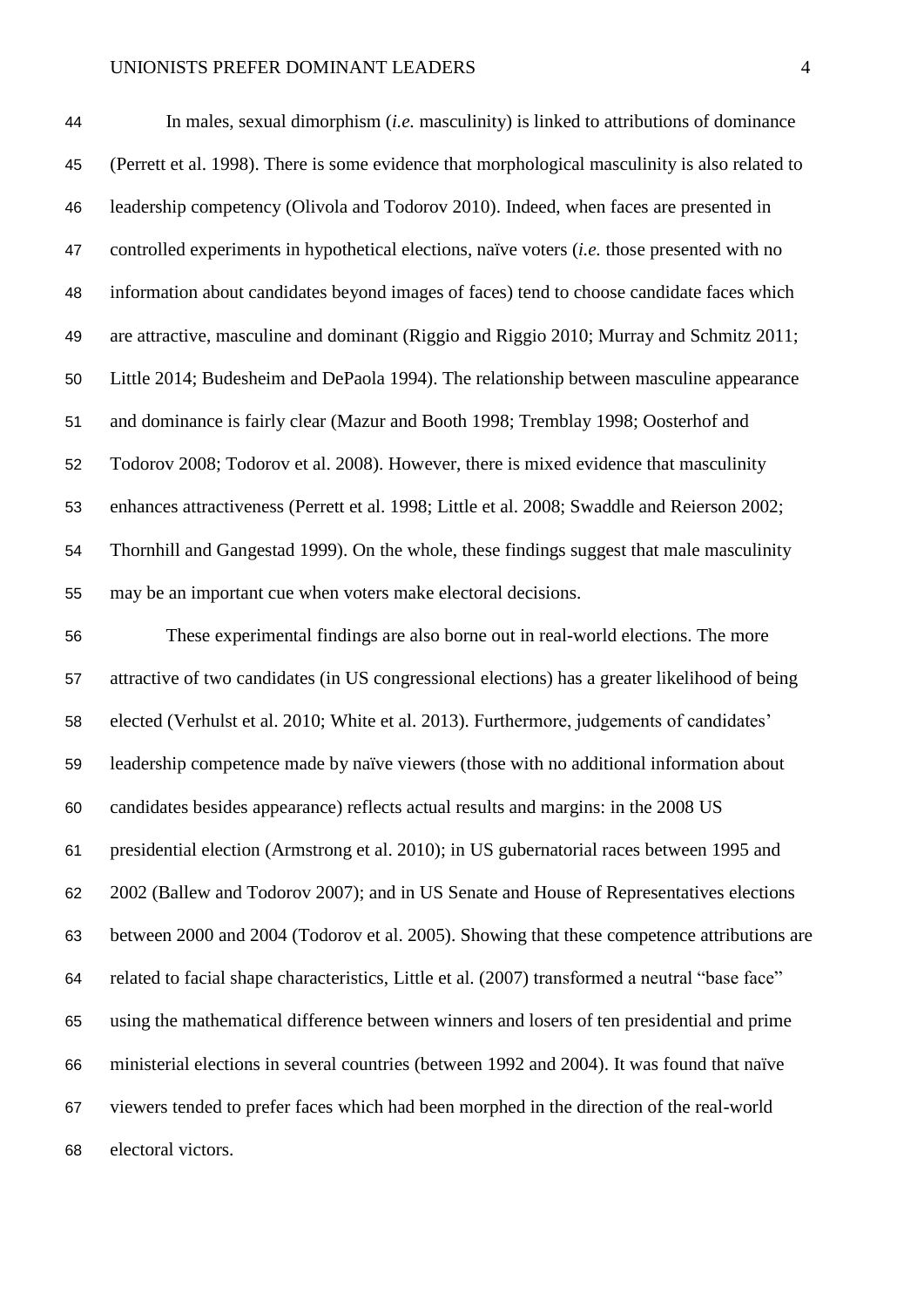In modern democracy, leaders are often appointed or elected by the population they will represent, and qualities which are valued in a leader can vary based on social and contextual factors which face the group (Little 2014; Little et al. 2012; Spisak et al. 2012). Despite physical prowess no longer being overtly necessary as a requisite for leadership, psychological phenomena may lead us to continue to support masculine, dominant leaders (von Rueden and van Vugt 2015). Furthermore, this tendency to elect masculine leaders may be exaggerated under specific socio-political conditions which constitute risk or threat, such as war or resource instability.

#### **Fit-to-Task Voting Decisions**

 The relative importance of these general face preferences is also dependent upon the context in which voting decisions are made because different facial characteristics are thought to be associated with differing interpersonal characteristics (for a review, see Little & Roberts, 2012 or Antonakis & Eubanks, 2017). Choosing leaders based on "fit-to-task" judgements may be advantageous because it complements the strategic aims of the group, (Spisak et al. 2012; Van Vugt et al. 2008; Little and Roberts 2012; Little 2014). Because physical appearance is often used as a heuristic to infer judgements about others' social and temperamental qualities, the physical appearance of a potential leader has the potential to influence voters in making these strategic decisions. For example, Little, Burriss, et al. (2007) found that facial masculinity was unrelated to perceptions of leadership ability in neutral, non- cued contexts, but when participants were cued with an imagined wartime scenario, masculinity acted as a cue to leadership ability. This effect has also been confirmed in studies using non-manipulated, naturally-occurring facial stimuli (Spisak et al. 2012). Little and Roberts (2012) suggested the term "task-congruent selection" for such decisions, and masculinity may be the most salient physiological trait influencing leadership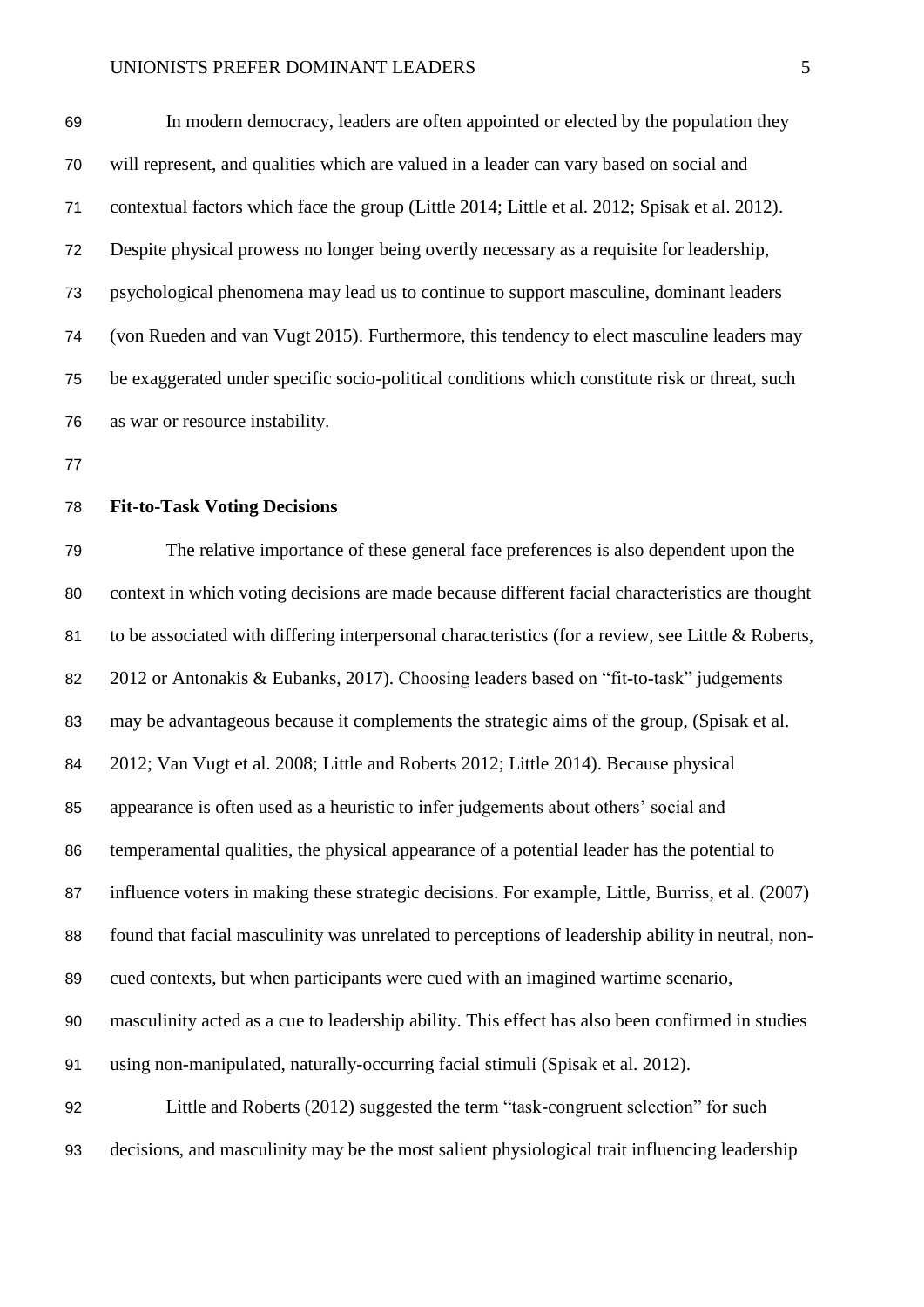selection in such circumstances. Indeed, masculinity is associated with an agentic leadership style, which is competitive and assertive in nature (Eagly and Karau 2002; Koenig et al. 2011). This agentic type of leadership may be desirable under some conditions while more diplomatic approaches may be favoured in others. Little *et al.* (2012) suggest that the effect of context may be greater than that of any general facial characteristics – that the context can dictate what characteristics are important for leaders to possess, and this may outweigh any underlying, general face preferences.

#### **Environmental Harshness and Uncertainty**

 Perceptions of environmental stability or resource richness have been shown to modulate women's preference for male facial masculinity when making attractiveness judgements. Little, Cohen, Jones, & Belsky (2007) found that women prefer men with feminised faces as long-term partners when they are asked to imagine themselves in harsh environments, and prefer more masculine men in safe environments. These context-dependent attractiveness judgements are thought to result from different partner benefits which vary in importance based on context, because different facial traits communicate behavioural tendencies associated with cooperative child-rearing (Gangestad and Simpson 2000). Similar results in favour of feminised male faces have been found using contexts related to male intrasexual violence (Little et al. 2013), pathogen stress (DeBruine et al. 2010; Little et al. 2010) and income inequality (Brooks et al. 2011). Conversely, environmental richness and male wealth (Little et al. 2013) serve to enhance preferences for masculine male features. Given the above effects of resource stability on perceptions of facial attractiveness, there is reason to suspect that similar effects may also be found regarding perceptions of leadership ability. Nevicka, De Hoogh, Van Vianen, & Ten Velden (2013) show that in times of organisational uncertainty, narcissistic leaders are preferred despite their overtly masculine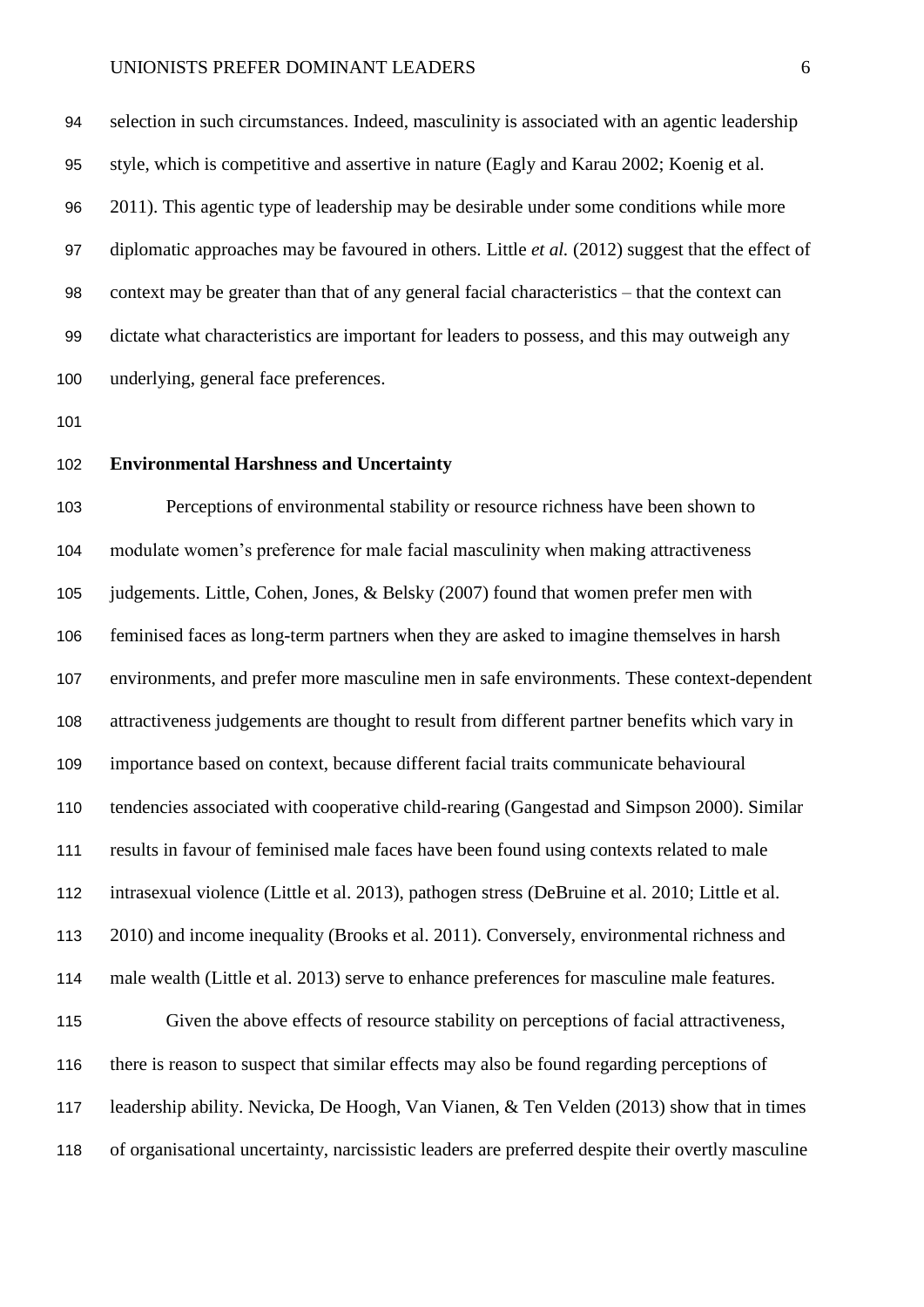qualities (e.g. dominance, arrogance) because these qualities inspire confidence in uncertain times. Thus, we might expect economic uncertainty to bear some relationships with preferences for masculine leaders.

### **The 2014 Scottish Independence Referendum: Two National Contexts**

 A number of historical and social factors characterise a desire for Scottish independence from the United Kingdom. Notably, perceptions of Scotland's economy were strongly divided between those who favoured independence and those who did not (YouGov 2014c). Supporters of independence generally believed that Scotland's economy was rich and diverse, citing abundant oil revenues (YouGov 2014b). Conversely, Unionist supporters distrusted the reliability of depleting oil resources (YouGov 2014b). This difference in viewpoint appears to be broadly in alignment with campaign messages from both sides. In the months prior to the vote, both the Scottish and UK governments put forward opposing analyses of financial projections, with the SNP-led Scottish government claiming each Scottish person would be £1000 richer outside of the UK, while the Treasury (a UK-wide body) published figures claiming each Scot is £1400 richer within the UK (The Scottish Government 2014; HM Treasury 2014).

 As a whole, the Scottish public was generally divided on perceptions of the impact of independence on Scotland's economy, with 40% believing Scotland would be economically better off if it became an independent country (80% of Yes-voters agreed), and 42% of the population believing Scotland would be economically worse off if it became independent (87% of No-voters agreed) (YouGov 2014c). Furthermore, when voters were asked to give their most important reason affecting how they would vote, whether Yes or No, the economy was the reason most cited by voters in numerous polls (e.g. TNS BMRB, 2014a, 2014b). Other factors influencing voting decision included employment (13% listed as their most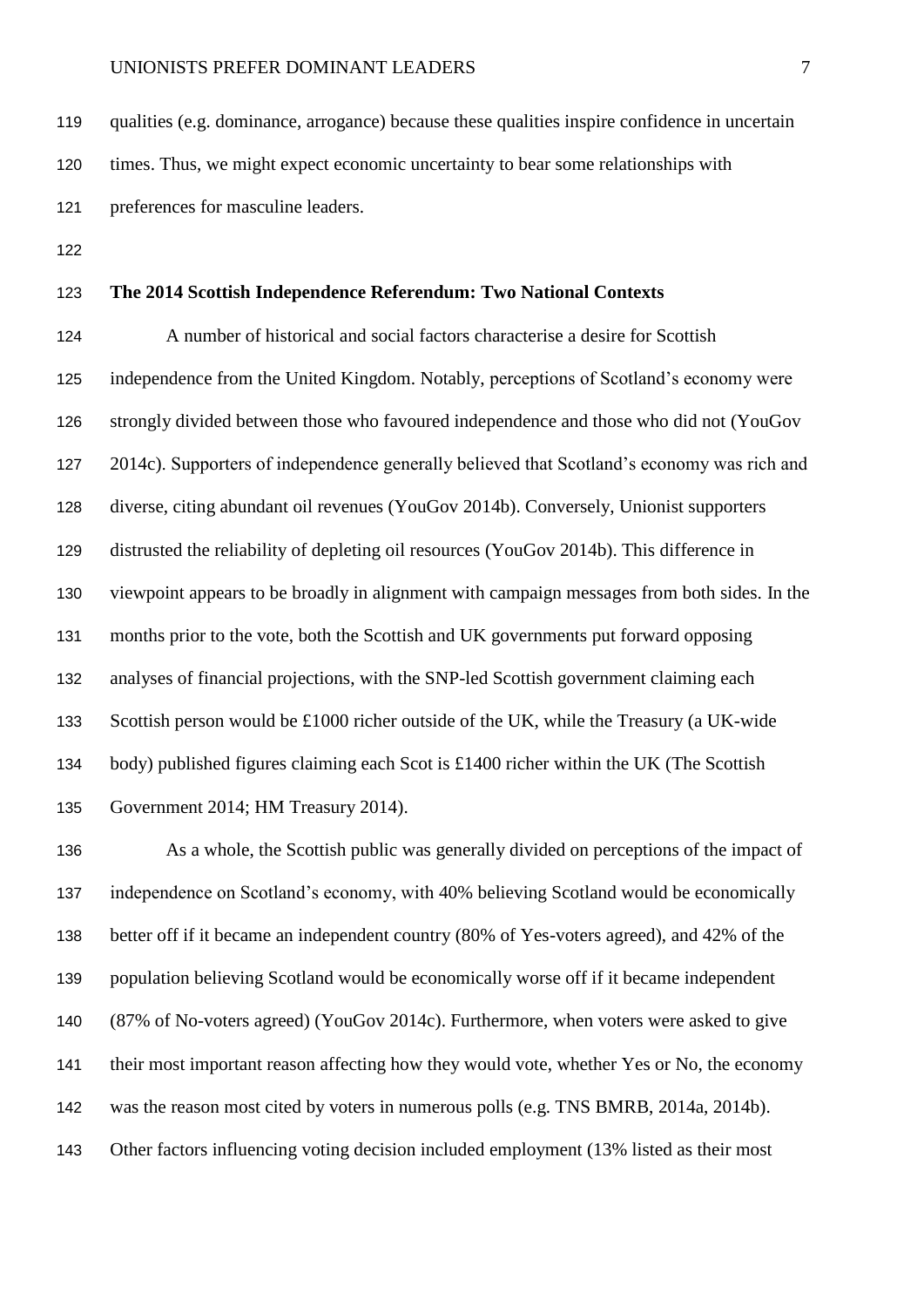important issue), healthcare (12%), pensions/benefits (9%), education (7%) and personal

 finance (6%) (TNS BMRB 2014b). Notably, a number of these issues may also be considered to have economic implications.

 This divided opinion amongst Scottish voters as to the nature of the Scottish economy is not new; in April 2007, seven years prior to the referendum vote, 46% of Scots believed that Scotland's economy "would face serious problems if it became independent," versus 42% who believed that Scotland would prosper if independent from the United Kingdom (YouGov 2007). Irrespective of voting decision, the economy was listed as the item which voters felt was the most important issue facing Scotland (barring the referendum itself) (YouGov 2014d).

 Ultimately, Yes voters seemed to be less risk-averse than No voters, and many cited risk aversion (and particularly *economic* risk aversion) as a main contributing factor in voting against independence (Ashcroft 2014; Bell et al. 2014). It is clear that estimates of economic uncertainty were highly divided between the two sides, and this difference ultimately seemed to drive vote choice (Bell et al. 2014; Curtice 2014).

#### **The Present Study**

 Here, we examine voting preferences for masculinity in faces within the context of the 2014 Scottish independence referendum. Although the referendum provided voters with a constitutional choice, rather than a leadership election, the setting of the referendum provided a unique opportunity to examine how differing economic attitudes and voting intentions could be related to preferences in leadership. The referendum scenario also provided an interesting setting for a naturalistic experiment, allowing researchers to examine how leadership preferences may track real variation in opinion rather than relying on experimental manipulation. For example, Little *et al.* (2007) asked participants to imagine voting for a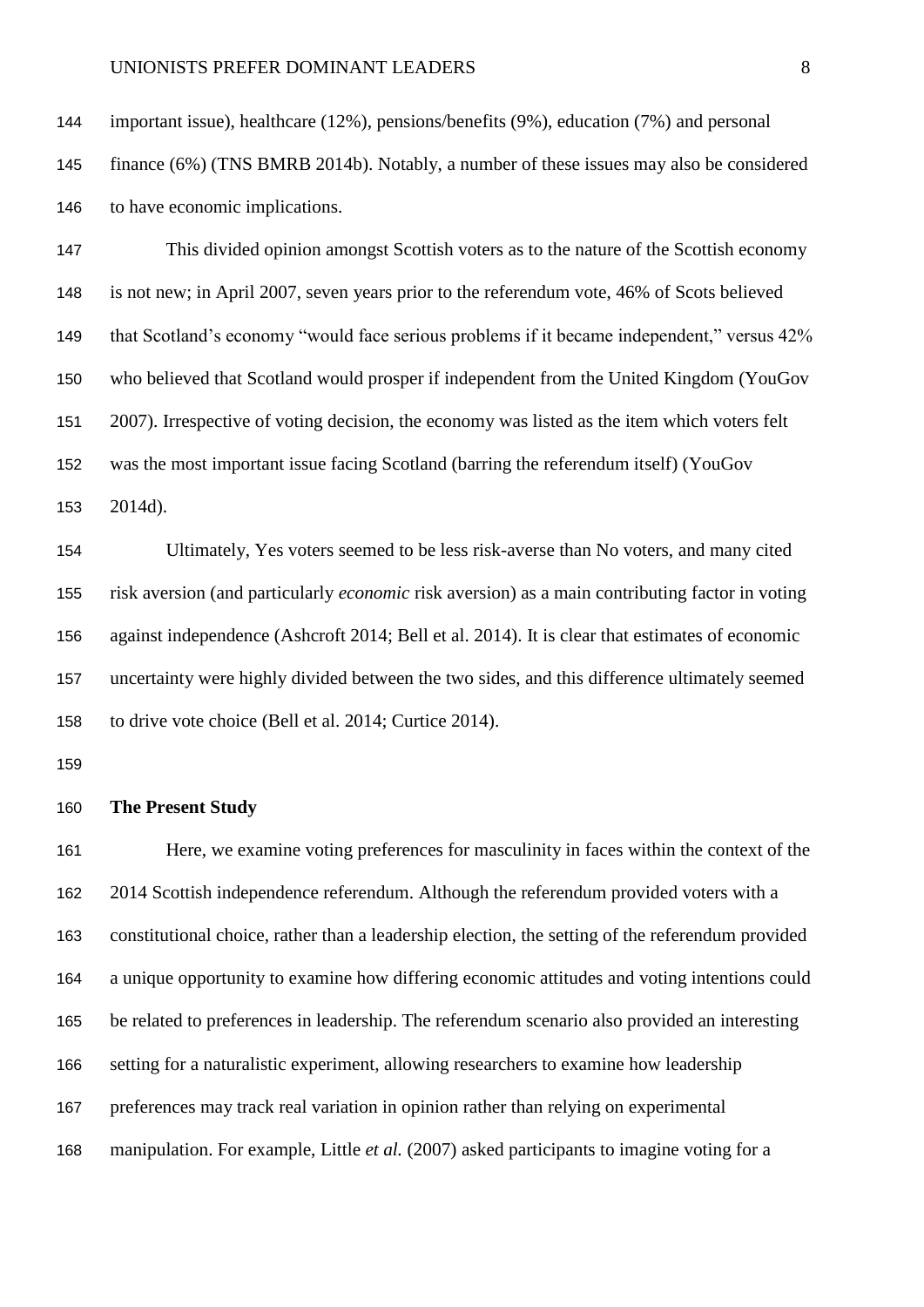leader in wartime or peacetime, whereas this setting allowed us to capture natural variation in outlook without the need to create an artificial or imagined scenario.

 During the referendum campaign, messages from the Yes campaign were clearly positive (YouGov 2014a), and supporters of independence viewed Scotland as a prosperous, resource-rich country with the ability to stand successfully on its own. Conversely, supporters of the Union tended to view these ideas as unrealistic, giving voters uncertainty about Scotland's prosperity and economic solvency outside of the United Kingdom (Beasley and Kaarbo 2017). Data gathered just before the referendum showed that while Yes voters believed their own personal income would increase and that their job prospects would improve if Scotland became independent, No voters believed their income would decrease along with their job prospects (Bell et al. 2014), revealing that these differing convictions had a personal resonance to voters.

 With differing outlooks on either increasing or decreasing national and personal wealth, we may be able to conceptualise the two sides as viewing Scotland as resource-rich and resource-poor – Yes voters may have viewed Scotland as a rich and stable environment, and No voters may have viewed Scotland as less secure and unpredictable. It might follow, then, that the two sides of the referendum vote may have seen the context of voting in different lights, and these divergent views on likely future resources may lead voters to prefer leaders with different facial characteristics.

 We may expect that those with different beliefs about the economy may place differing values on dominance as a leadership characteristic. For example, those with a pessimistic outlook may value dominant leadership (as opposed to diplomatic leadership) to a greater degree than those with a more optimistic outlook, resulting from an implicit desire for strength and protection from uncertainty. Because a masculine or feminine appearance is related to social judgements of characteristics including dominance and trustworthiness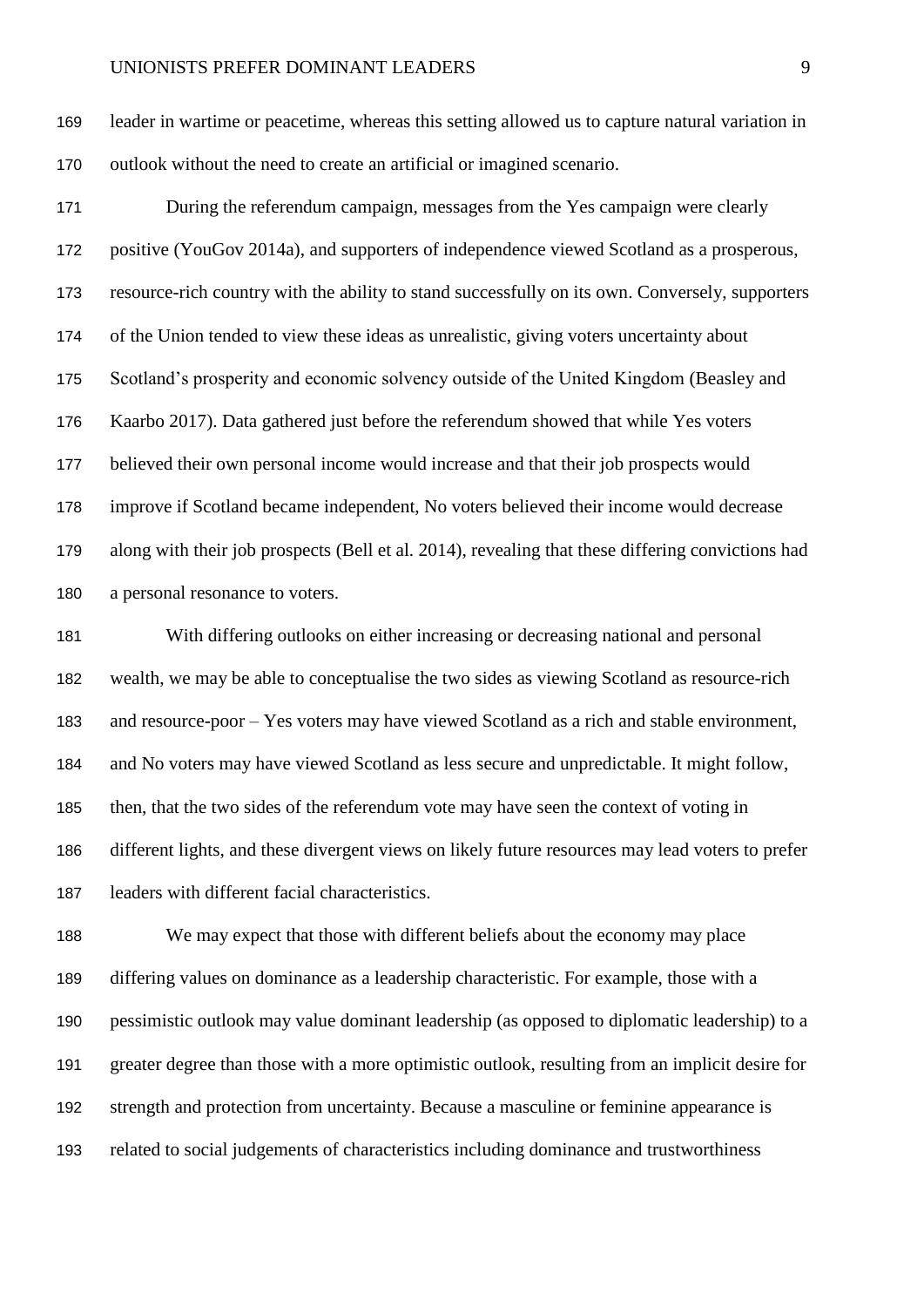| 194 | (Olivola et al. 2014; Swaddle and Reierson 2002; Todorov et al. 2008; Perrett et al. 1998), an  |
|-----|-------------------------------------------------------------------------------------------------|
| 195 | experimental design where individuals view and rate the faces of hypothetical candidates        |
| 196 | allows us to examine whether these differing outlooks manifest in the prioritisation of         |
| 197 | different associated leadership qualities. If preferences are found to vary as a function of    |
| 198 | outlook, this would (a) support the idea that voters make fit-to-task leadership judgements and |
| 199 | (b) provide the first evidence that perceptions of national economic issues may influence these |
| 200 | fit-to-task judgements.                                                                         |
| 201 |                                                                                                 |
| 202 |                                                                                                 |
| 203 | <b>Methods</b>                                                                                  |
| 204 | <b>Participants</b>                                                                             |
| 205 | One hundred sixty-two participants (116 female [71 No; 45 Yes]; 46 male [24 No; 22              |
| 206 | Yes]) took part in the study. Female No voters were aged 17-62 years ( $M = 22.7$ , SD 9.5      |
| 207 | years) and female Yes voters were aged 17-68 years ( $M = 29.0$ , SD 15.0 years). Male No       |
| 208 | voters were aged 17-47 years ( $M = 23.2$ , SD 7.7 years) and male Yes voters were aged 18-62   |
| 209 | years ( $M = 27.8$ , SD 13.9 years). Participants included both psychology students at the      |
| 210 | University of Stirling and members of the general public who were recruited opportunistically   |
| 211 | via social media; these included Scottish university student groups aligned with both the Yes   |
| 212 | and Better Together campaigns, and student groups aligned to major political parties. Stirling  |
| 213 | University psychology students who participated received credit toward a course requirement;    |
| 214 | members of the public received no compensation. All participants were of Scottish nationality   |
| 215 | and were able to vote in the referendum. Ethical approval was provided by the University of     |
| 216 | <b>Stirling Ethics Committee.</b>                                                               |
|     |                                                                                                 |

**Stimuli**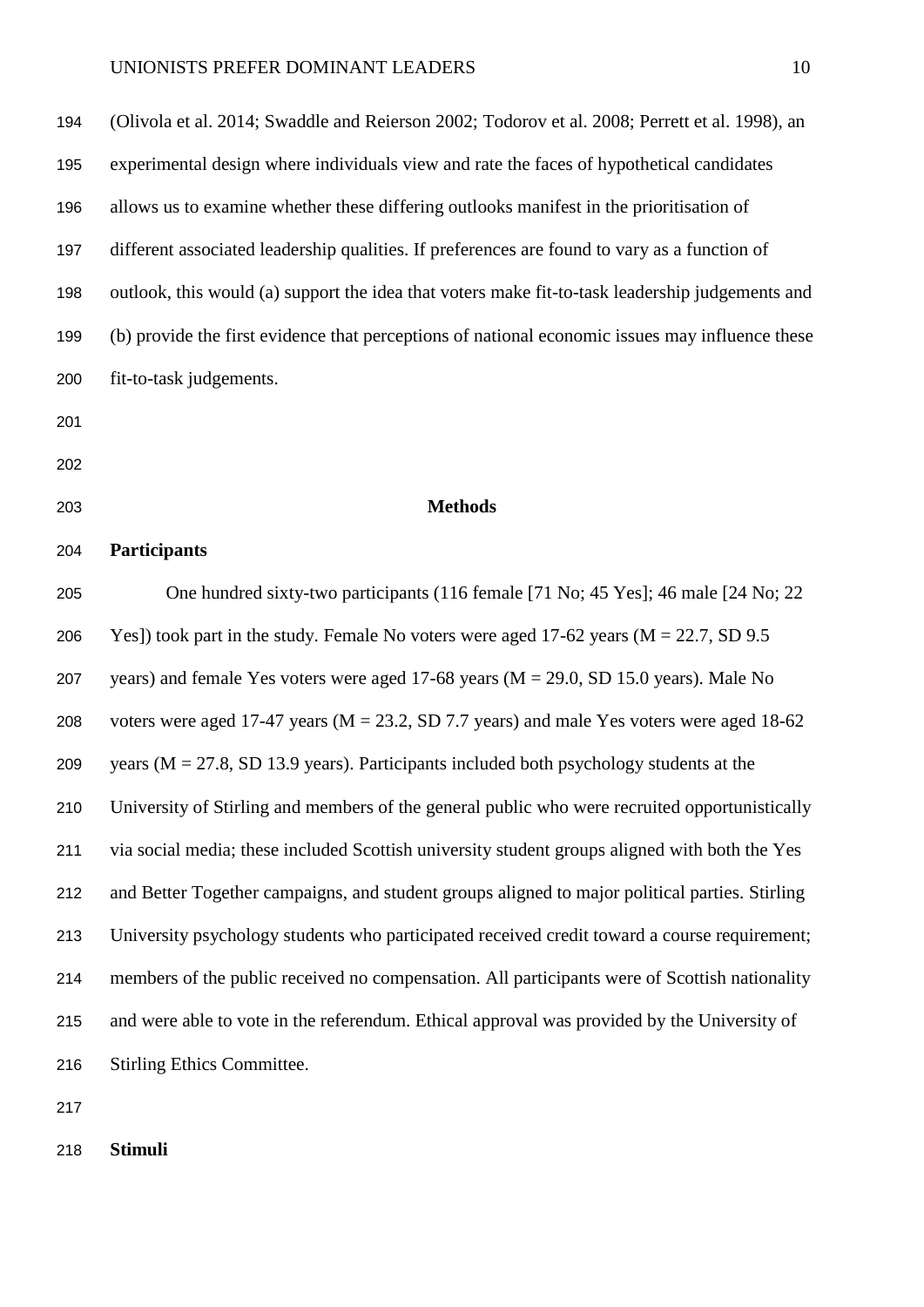To measure preferences for sexually dimorphic features, we used 10 pairs of composite male face images. Each pair was comprised of one masculinised and one feminised version of the same face. Original images were 50 young adult Caucasian male and 50 Caucasian female photographs taken under standard lighting conditions and with a neutral expression. The composite images were made by creating an average image made up of 5 randomly assigned individual facial photographs (this technique has been used to create composite images in previous studies, see e.g., Benson & Perrett, 1993; Tiddeman, Burt, & Perrett, 2001). Composite images were made perfectly symmetric. Faces were transformed on a sexual dimorphism dimension using the linear difference between a composite of all 50 adult males and a composite of all 50 young adult females (following Perrett et al., 1998). Transforms represented +/-50% the difference between these two composites. Example images can be seen in Figure 1.

[FIGURE 1 ABOUT HERE]

#### **Procedure**

 Participants were recruited from June to September 2014, the four months prior to the 235 referendum vote on September  $18<sup>th</sup>$ , 2014. The study was conducted online. After responding to question items regarding age and gender, participants completed the voting task. Stimulus pairs were presented to participants in a forced-choice design, with pairs consisting of a masculinised and a feminised version of the same face. Screen location of the masculinised and feminised faces (i.e. left/right) was randomised for each trial. Participants were prompted to imagine they were selecting a leader to run their country, and did so across 10 trials, each consisting of a new face pair. The order of face pairs was randomised for each participant. Following this task, participants answered questions about their voting intention (No or Yes) and the strength of that voting intention on a 1-7 Likert scale. Participants also placed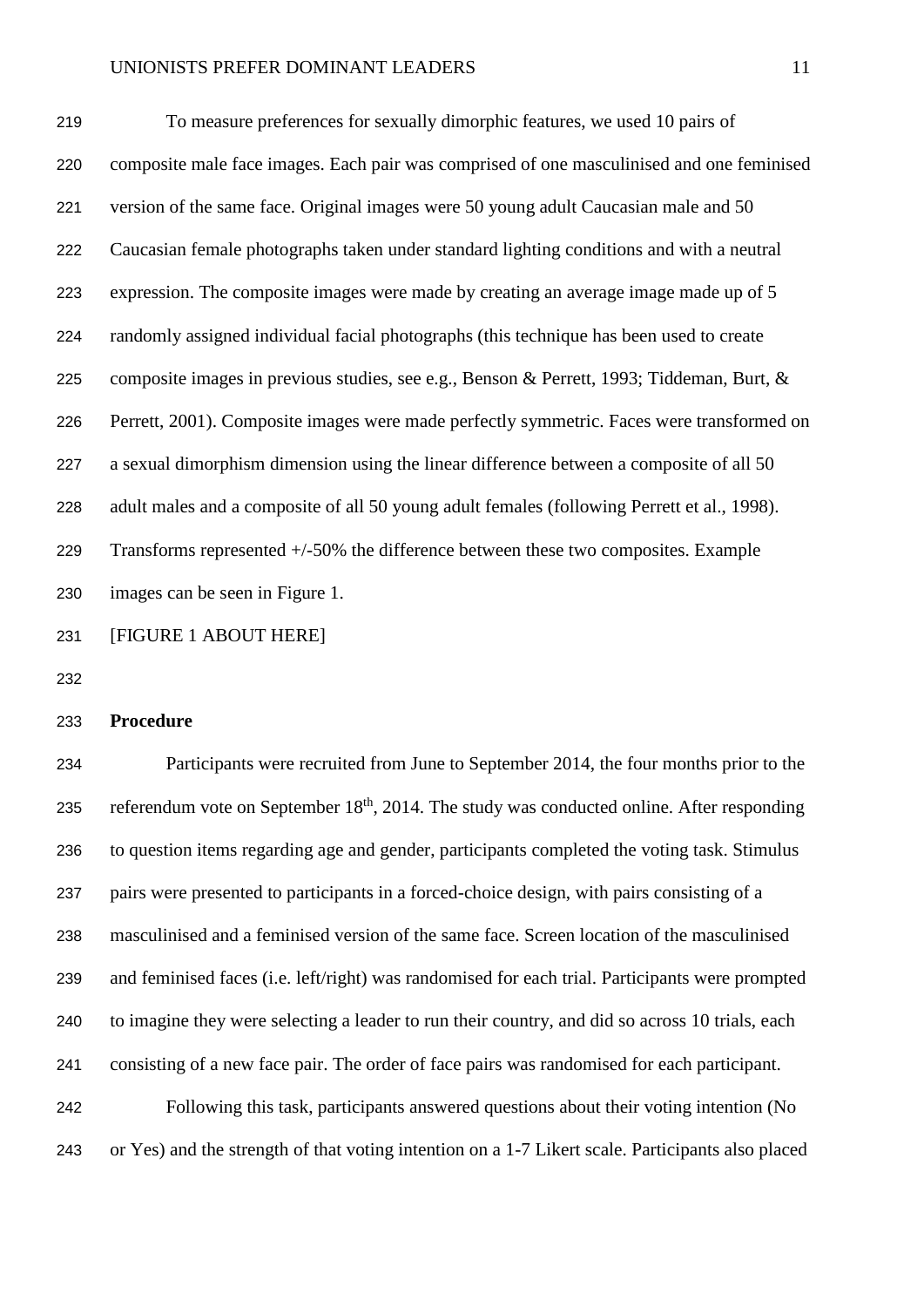themselves on a scale of right-left political identity on a scale of 1-7, as well as stating how much they agreed with a number of political statements (all 7-point Likert scales). To gauge perceptions of economic outlook, we included the statement "Scotland would be worse-off economically as an independent nation." We also provided a scale of national identity: "I do not consider myself to be British, but Scottish." The wording of this statement places Britishness and Scottishness at two ends of a continuum, with low values corresponding to a more British identity, and high values being indicative of a more Scottish identity.

 We examined differences in face preferences based on participants' pre-existing political and economic views without the need to present participants with contextualised vignettes which may induce demand effects, wherein participants may guess the nature of the research and attempt to produce behaviours they believe are desirable. Previous research on context-dependent perceptions of leadership ability in faces has utilised experimental methods which explicitly present participants with contexts which they are instructed to mentalise or imagine (e.g. wartime and peacetime, Little, Burriss, et al., 2007). Here, we did not explicitly manipulate experimental condition by using a cross-sectional approach.

#### **Results**

 Both Yes- and No-voters chose masculinised faces at rates significantly above chance (50%), analysed using a one-sample *t*-test, Yes-voters: 58.7%, *t*(66) = 2.89, *p* = .005; No-263 voters: 69.8%,  $t(94) = 9.02$ ,  $p < .001$ . While this shows that voters generally exhibited a preference for masculinised faces, No-voters chose significantly more masculine faces than 265 Yes-voters,  $t(160) = 3.06$ ,  $p = .003$ , Cohen's  $d = 0.48$ . Both male and female No-voters chose masculine faces at similar rates (70.8% and 69.4%, respectively) and both were significantly above chance, men: *t*(23) = 5.16, *p* < .001; women: *t*(70) = 7.43, *p* < .001. Within Yes voters, we observed a gender difference. Male Yes-voters chose faces at chance rates, 48.2%; *t*(21) =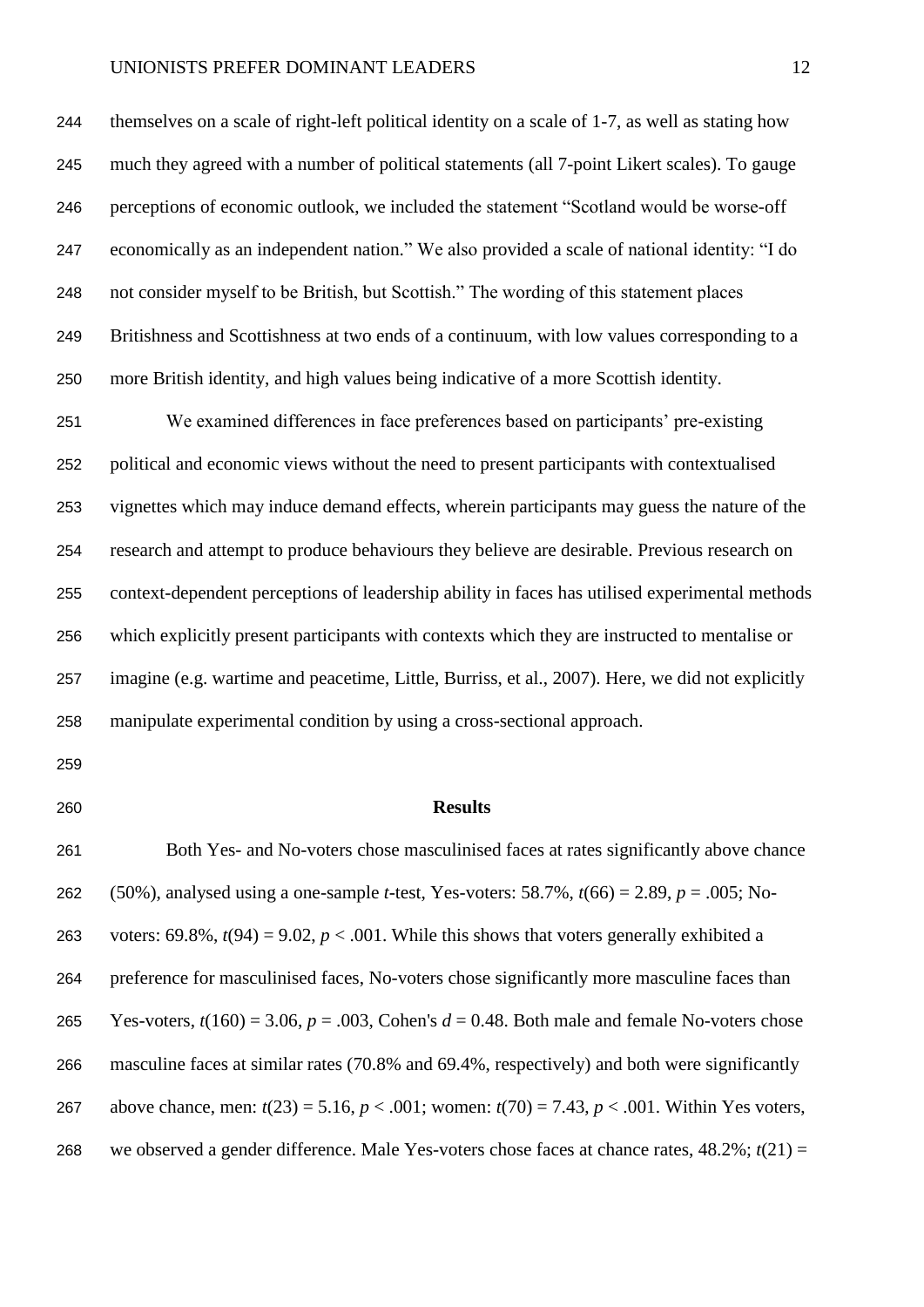| 269 | 0.39, $p = .70$ , while female Yes-voters selected masculinised faces at rates above chance, but          |
|-----|-----------------------------------------------------------------------------------------------------------|
| 270 | still to a lesser degree than No voters, 63.8%; $t(44) = 3.78$ , $p < .001$ , Cohen's $d = 0.66$ .        |
| 271 | A 2x2 ANOVA (gender [male, female]; referendum vote [Yes, No]) showed a main                              |
| 272 | effect of vote, $F(1,158) = 12.93$ , $p < .001$ , $\eta^2 p = .08$ , and a non-significant main effect of |
| 273 | gender, $F(1,158) = 3.25$ , $p = .07$ , $\eta^2 p = .02$ , on the proportion of masculine faces chosen.   |
| 274 | There was a significant interaction between gender and vote, $F(1,158) = 4.66$ , $p = .03$ , $\eta^2 p =$ |
| 275 | .03, such that the main effect of vote choice was stronger for male voters than for female                |
| 276 | voters. Male Yes voters chose significantly fewer masculinised faces (48.2%) than male No                 |
| 277 | voters (70.8%), $t(44) = 3.68$ , $p < .001$ , Cohen's $d = 1.08$ . The same was not true for female       |
| 278 | voters, Yes-voters: 63.8%; No-voters: 69.4%; $t(114) = 1.29$ , $p = .20$ , Cohen's $d = 0.24$ . See       |
| 279 | Figure 2.                                                                                                 |

[FIGURE 2 ABOUT HERE]

#### **Political Values and Economic Beliefs**

 Correlations between study variables are presented in Table 1. Age and Scottish identity were both significantly negatively associated with the proportion of masculine faces chosen. Belief that the economy would be worse in the case of independence was positively correlated with the percentage of masculine faces chosen – that is, economic pessimism was associated with choosing a greater proportion of masculine faces during the trials.

 These significant associations may be explained by a confounding variable: intended referendum vote. Yes and No voters differed on a number of these variables. In this sample, Yes voters were older, *t*(102) = 2.86, *p* = .005, more socialist, *t*(160) = 5.69, *p* < .001, and 291 identified as more Scottish to the exclusion of being British,  $t(160) = 4.83$ ,  $p < .001$ , relative to No voters. The largest difference between Yes and No voters was their economic outlook – 293 Yes voters were significantly more optimistic than were No voters,  $t(160) = 15.71$ ,  $p < .001$ ,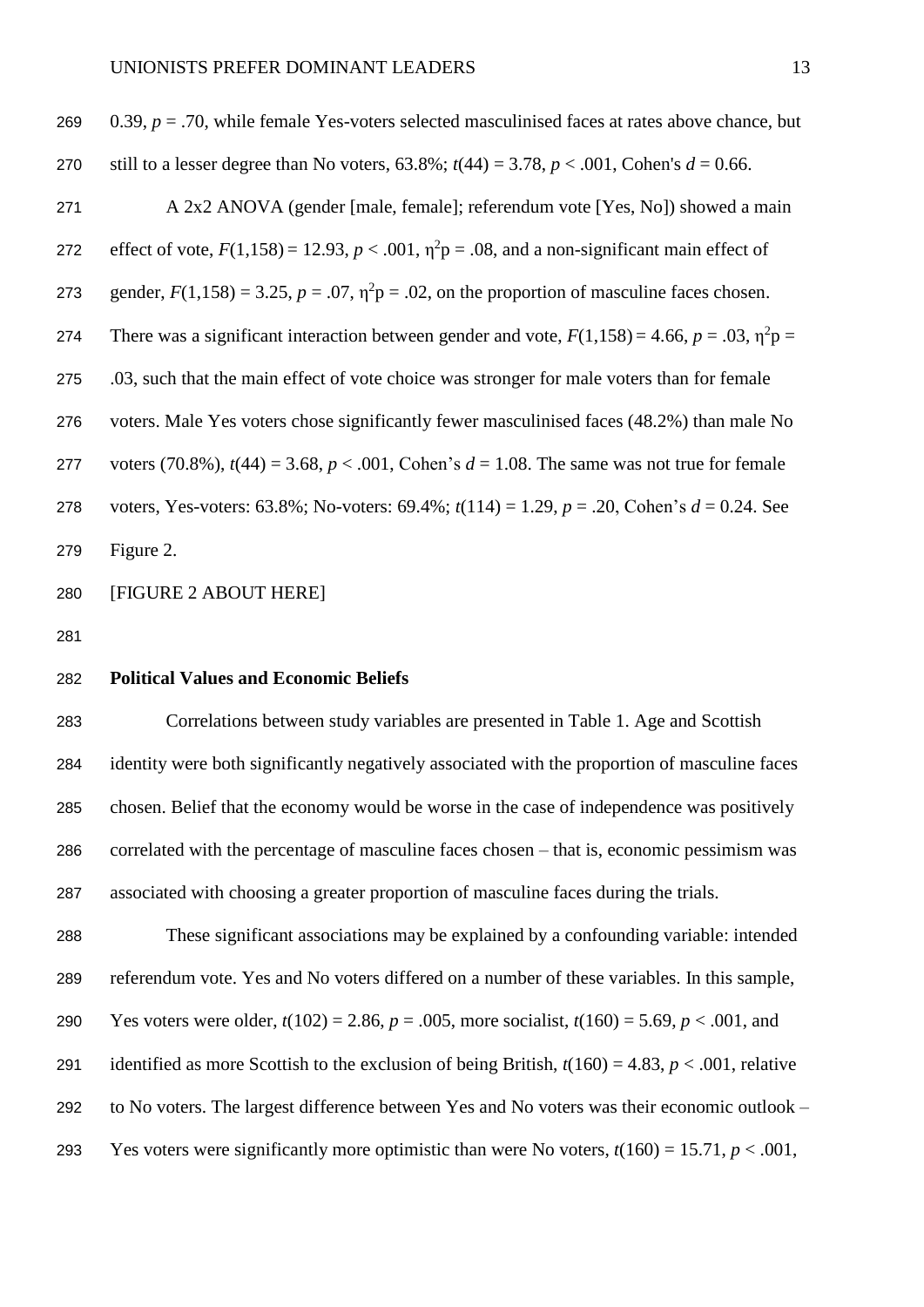an effect size nearly three times greater than self-reported conservatism/socialism and more than three times greater than feelings of Scottishness. Descriptive statistics and effect sizes are shown in Table 2.

[TABLE 1 ABOUT HERE]

[TABLE 2 ABOUT HERE]

[FIGURE 3 ABOUT HERE]

 Because of the inter-relationships between these variables (see Table 2 for correlations between these factors), linear mixed model analyses were performed to parse which of these variables and/or combinations of variables best predicted the percentage of masculine faces chosen (Kuznetsova et al. 2014; R Core Team 2014). Controlling for age and gender, we examined the following fixed factors: intended referendum vote, conservatism-socialism, economic outlook and Scottish identity. A model using vote choice alone explained some of 306 the variance in the data,  $\chi^2(1) = 10.75$ ,  $p = .001$ , and the fixed effect was significant,  $F =$  $10.93, p = .001$ .

 A model consisting of economic beliefs as a lone fixed factor produced similar, but 309 marginally less robust results,  $\chi^2(1) = 10.58$ ,  $p = .001$ ;  $F = 10.84$ ,  $p = .001$ . The addition of other fixed effects (including economic optimism-pessimism, conservatism-socialism and Scottish identity) did not significantly improve the model. Adding an interaction term to the 312 model between vote choice and economic outlook produced the best-fitting model,  $\chi^2(3)$  = 313 17.33,  $p < .001$ , with a significant fixed effect of vote,  $F = 6.73$ ,  $p = .01$ , and a significant 314 interaction between vote and economic outlook,  $F = 5.26$ ,  $p = .02$ . The direction of the interaction was such that within Yes voters, economic pessimism was associated with a 316 greater preference for masculine faces,  $r(67) = .27$ ,  $p = .02$ . This effect was absent for No voters, whose economic pessimism was not significantly related to their face preferences, 318  $r(95) = -.05, p = .63.$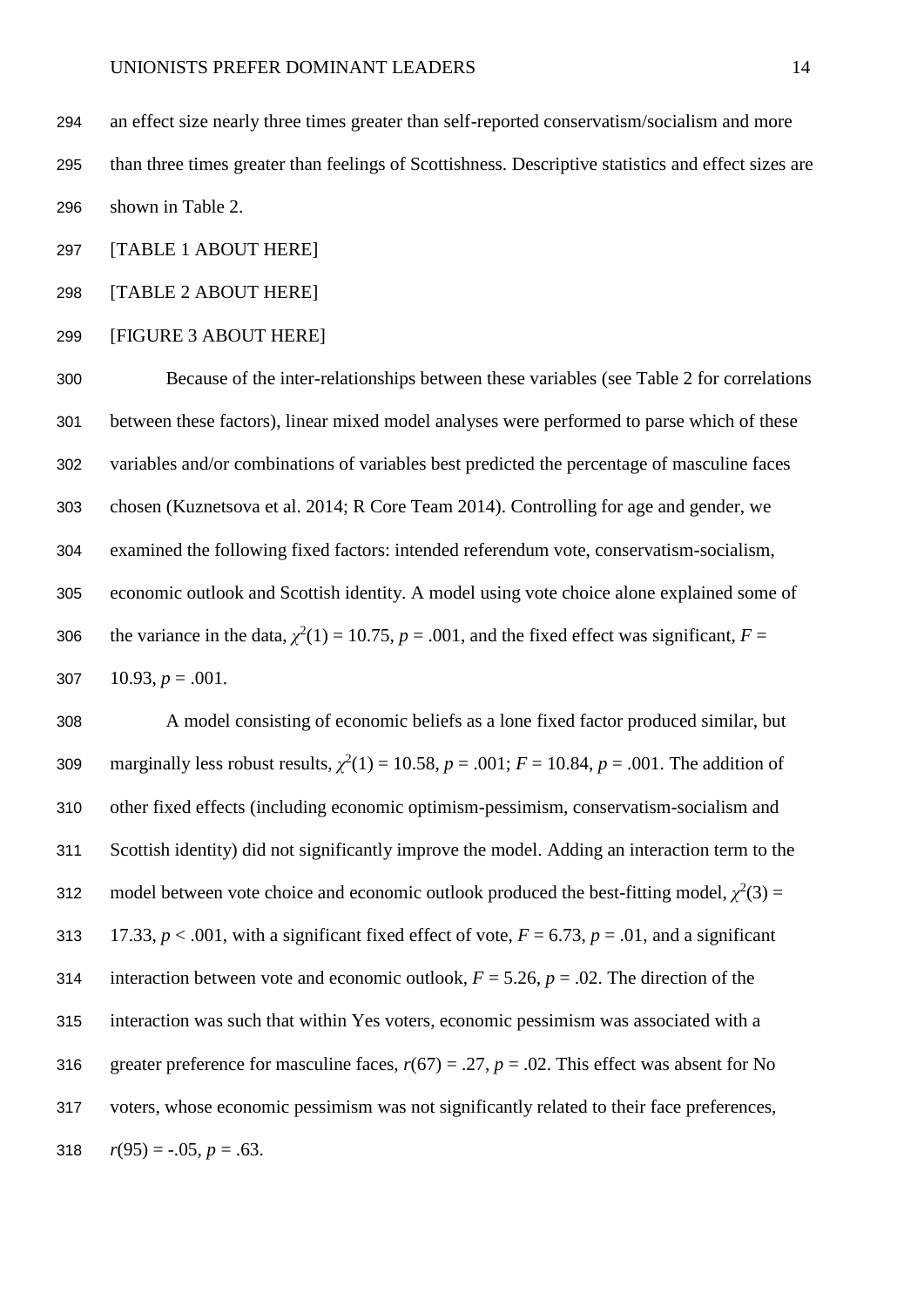Because we controlled for age and gender in these models, it was not possible to assess any potential independent effects of these variables on preferences for masculinity. To address this, we performed a linear regression with all variables included in the equation (age, gender, economic optimism-pessimism, conservatism-socialism and Scottish identity) with 323 masculinity preference as the dependent variable. The model was significant,  $F(5,156) = 4.44$ , *p* < .001; age negatively predicted masculinity preference  $(\beta = -16, t = -2.12, p = .04)$  and 325 economic pessimism positively predicted masculinity preference  $(\beta = .21, t = 2.41, p = .02)$ . Masculinity preference was not significantly independently predicted by either gender (*β* = - 327 .12,  $t = -1.56$ ,  $p = .12$ ), conservatism ( $\beta = .14$ ,  $t = 1.67$ ,  $p = .10$ ) or Scottish identity ( $\beta = -.14$ ,  $t = 1.4$  $= -1.69, p = .09$ ).

- 
- 

#### **Discussion**

 We found that No voters (those who intended to vote against Scottish independence) selected a larger proportion of masculinised faces than Yes voters. Because of the relationship between facial masculinity and dominant behavioural characteristics (Todorov et al. 2008), this suggests that No voters may have held stronger preferences for candidates with dominant leadership qualities. Within Yes voters, economic pessimism was also associated with a preference for more masculinised faces. It is important to note that a vote in favour of Scottish independence was not associated with an explicit preference for leader femininity: amongst male Yes voters, there appeared to be no clear preference for either masculinised or feminised stimuli, while female Yes voters (and No voters of both genders) exhibited a general preference for masculinised stimuli.

 Other factors were also associated with a preference for leaders with masculine faces. Age, gender and Scottish identity were correlated with the proportion of masculine faces chosen, with older voters, women, those with a stronger British identity exhibiting stronger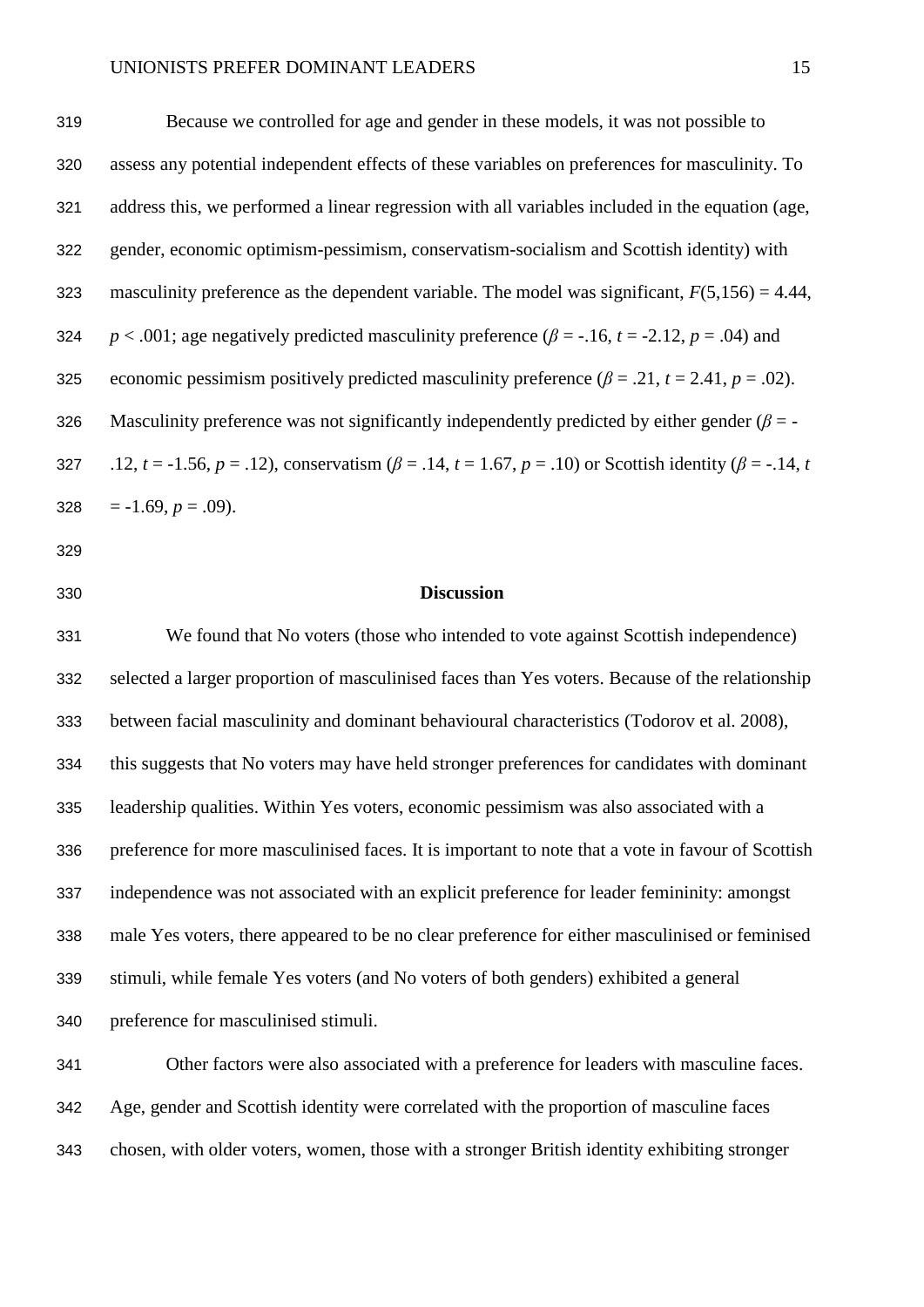preferences for leader masculinity. In mixed model analyses which statistically control for age and gender, vote decision and economic concern were the only significant predictors of masculinity preferences.

### **A Vote For or Against Change**

 Why would No voters prefer masculine faced leaders? One answer may be linked to voters' attitudes for or against change. While it may be assumed that those against Scottish independence were also against change, there was much attention given during this time to the promise of additional devolved powers – the allocation of more governing powers to the Scottish parliament from Westminster. According to then-Prime Minister David Cameron, a No vote was "not for the status quo," (BBC 2014) and ultimately, devolved powers beyond those already in place were promised in a signed statement by Westminster party leaders (Daily Record 2014). Nevertheless, the devolution of further powers to the Scottish parliament may have rightly been considered less change than would be realised by full independence. In this way, both sides could be viewed as wanting and/or expecting change, but the type of change expected may have been qualitatively different. For example, Yes voters might have desired a more extreme, exploratory change, while No voters may have desired no change at all, or perhaps more subtle changes which better exploited current resources while mediating the risks associated with large-scale political change.

 Spisak, Grabo, Arvey, & van Vugt (2014) have shown that younger-looking leaders are preferred during times of "exploratory change", and older-looking leaders are preferred during times of stability. Due to the age-related emergence of secondary sexual characteristics, we may reason that men with more masculine features appear older, and men with feminised features appear younger (Boothroyd et al. 2005). Although we did not manipulate age directly, it may be that our masculinity transformation influenced perception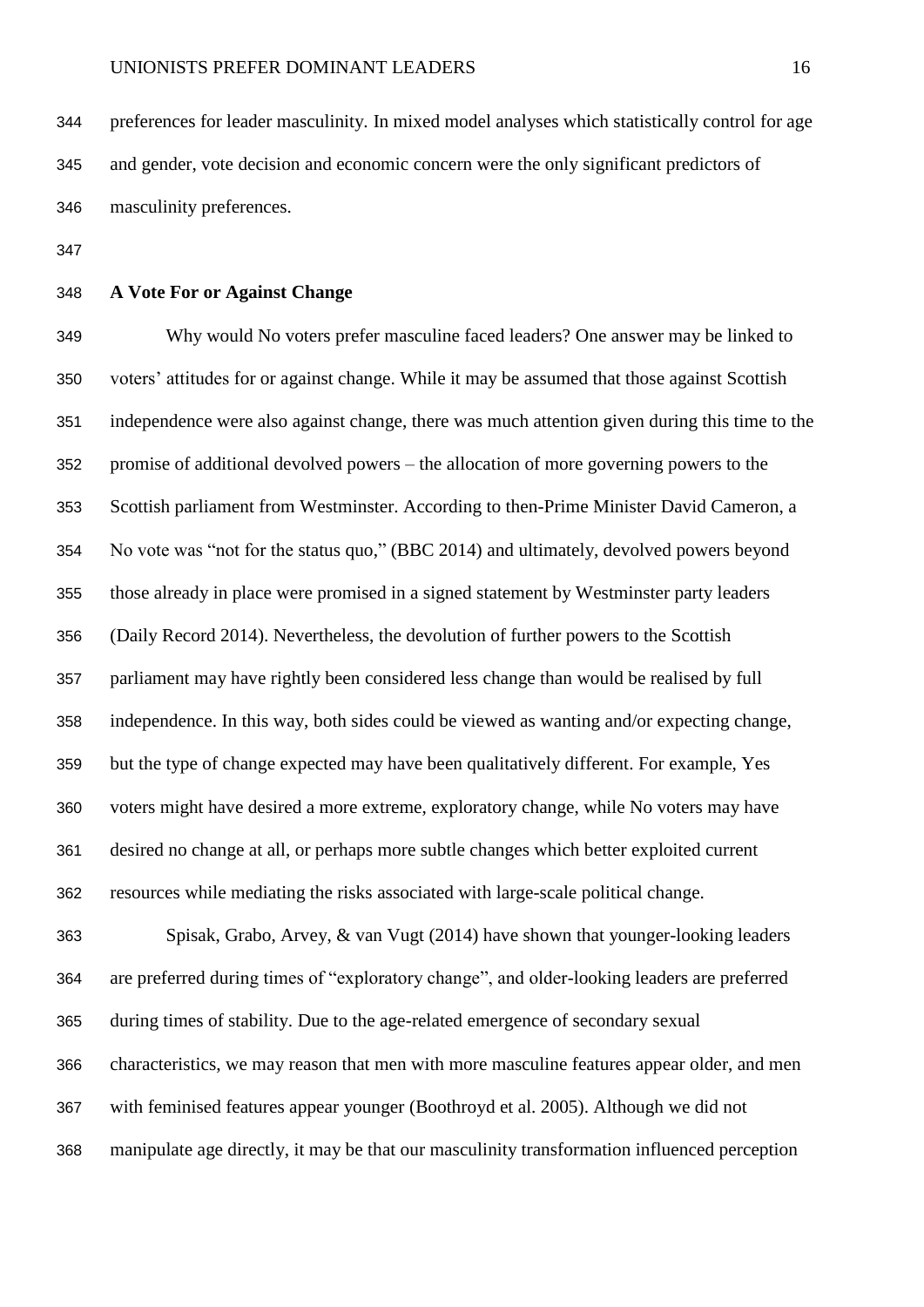of candidate age because of the exaggeration of facial masculinity. Nevertheless, these results add to current knowledge about leadership preferences and political change. One limitation of this study is that the faces used as stimuli were young adults, who may not be viewed as appropriately experienced for the leadership scenario as was posed. Our results support and expand upon Spisak *et al.* (2014), showing that masculinity, associated with maturity and behavioural dominance, may be preferred when stability is desired by voters (*i.e.* the desire to maintain Scotland's union with the United Kingdom). Moreover, amongst those who *did* desire change (*i.e.* Scottish independence), this effect was qualified by the perception of economic repercussions (Yes voters who had a negative economic outlook also chose more masculine faces). This suggests that these effects may be more closely tied to specific perceptions of future risk rather than simply a desire for change in general.

#### **Risk, Economic Concerns and Resource Stability**

 Bell, Delaney, & Mcgoldrick (2014) showed that an intent to vote No was associated with risk aversion. A Lord Ashcroft poll following the referendum showed that 47% of No voters stated that the risks of independence, including economic risks, were the most important factor in choosing to vote No (Ashcroft 2014). Our data show that perceptions of economic risk were (unsurprisingly) polarised between Yes and No voters, with Yes voters overwhelmingly disagreeing with our statement "Scotland would be worse-off economically as an independent nation." Indeed, this question received the most polarised responses of all that we asked, with Yes and No voters roughly three times more polarised on this topic than their self-reported conservatism-socialism and Scottish-British identity.

 This may reflect broad alignment with party messages throughout the long campaign for independence. The Yes campaign were positive with regard to Scotland's future economic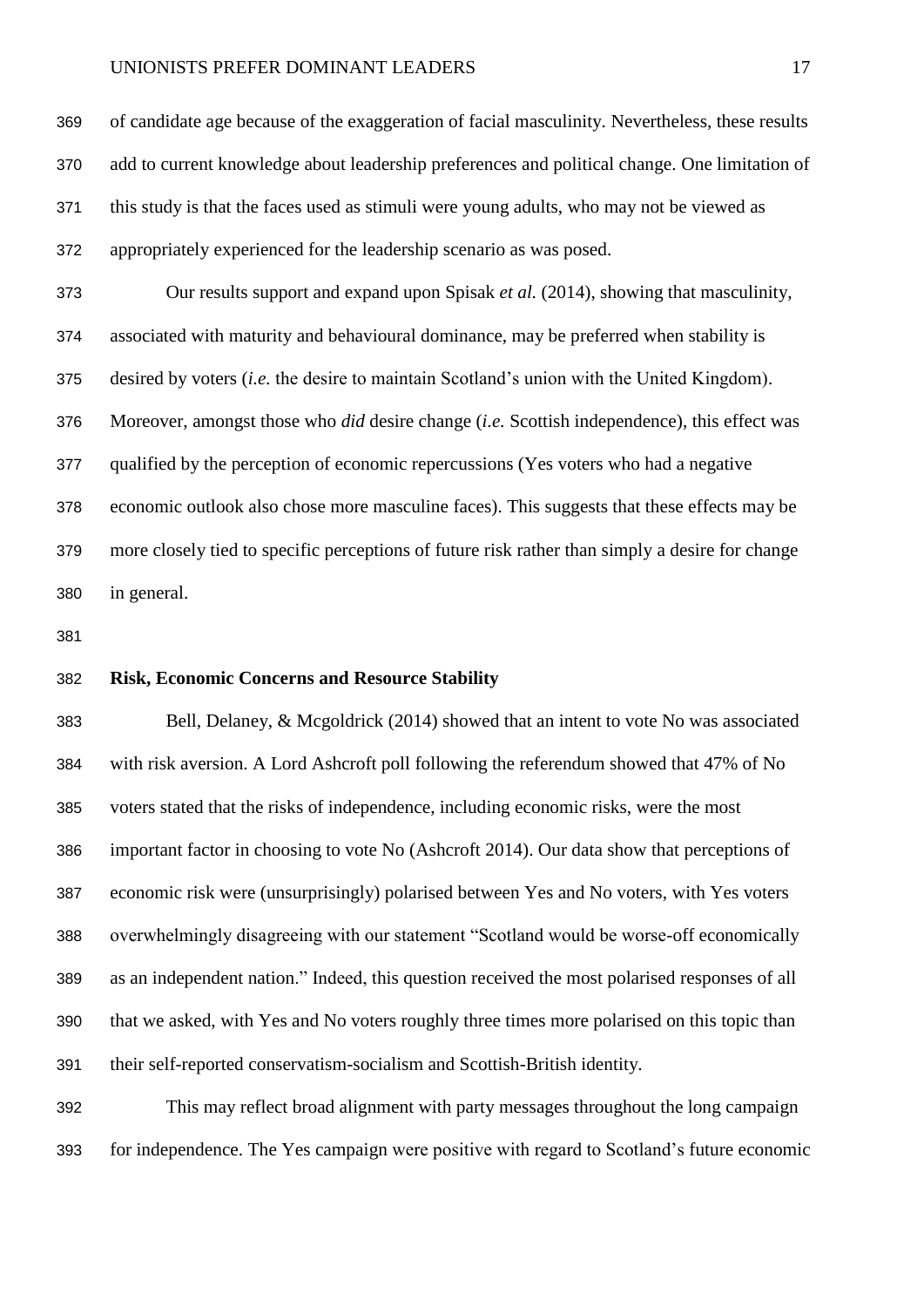prosperity, claimed continued use of the pound as the national currency, and claimed each Scot would be £1000 richer if independent from the UK (The Scottish Government 2014). The Better Together campaign were more negative in their outlook with regard to Scotland's economic future, highlighting depleting North Sea oil resources and the unwillingness of the UK government to agree to a currency union (The Economist 2014; HM Government 2014). Figures were produced which claimed that contrary to the Scottish Government's figures, each Scot was £1400 richer *within* the UK (HM Treasury 2014). Polling data at the time showed each party broadly agreed with their respective campaign's messages (YouGov 2014b), and economic expectations seemed to make the biggest difference in decisions to vote Yes or No (Curtice 2014).

 It is clear that Yes and No voters believed strikingly different things regarding Scotland's economy. Generally, No voters were pessimistic while Yes voters envisaged a future of prosperity (Beasley and Kaarbo 2017). However, it is important to understand that variation in responses was still apparent. Some Yes voters expressed concern regarding Scotland's potential economic situation, and these individuals tended to prefer masculinised versions of faces in our hypothetical voting task. That is, while Yes voters appeared to show no clear preference for masculine or feminine faces on the whole, those who expressed concerns about the economy had stronger preferences for masculinity.

 A tendency to choose masculine-faced leaders when concern for the economy is greatest may be related to perceptions of resource stability, which have been examined by psychologists with respect to facial attractiveness. Women's preferences for male face shape can shift based on a number of environmental factors, including environmental harshness, Little, Cohen, et al. (2007). Further studies show that women's preferences for masculine- faced romantic partners may be contingent upon other environmental cues, including wealth, income inequality and violence (Brooks et al. 2011; Little et al. 2013; DeBruine et al. 2010).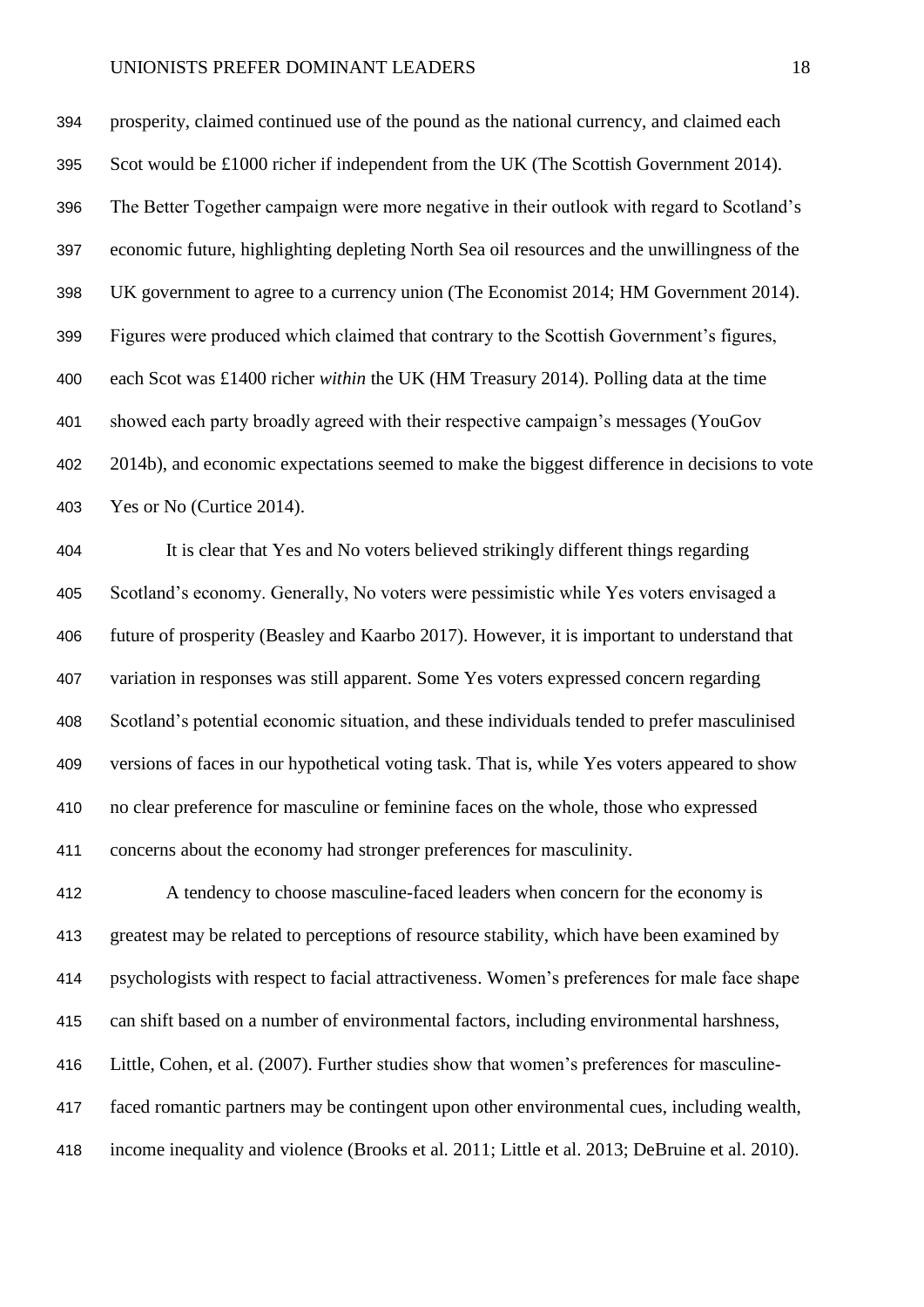Our results are consistent with these findings, and extend this body of knowledge to include perceptions of leadership ability.

 Research examining leadership choices in an organisational context has suggested that masculine traits are preferred during times of uncertainty because masculine/dominant leaders inspire confidence (Nevicka et al. 2013; Hoyt et al. 2009), which would be most beneficial when times ahead are uncertain. Furthermore, numerous studies have demonstrated that masculine-faced leaders are preferred during times of war (see e.g. Little, Burriss, et al., 2007; Little et al., 2012; Little, 2014; Spisak et al., 2012), arguably a scenario that reflects uncertainty in the extreme.

 We also found that women who intended to vote Yes, like No voters of both genders, tended to prefer masculinity. This may stem from sex differences in levels of risk aversion, although research in this area offers mixed results (see Maxfield, Shapiro, Gupta, & Hass, 2010). Data collected in Scotland during the same time frame as our study showed that women were more likely than men to think that Scotland's economy would be negatively affected by independence (*e.g.* YouGov, 2014c), and this was borne out in our data. If women are more risk averse than men, it may help to explain why they chose, on average, more masculine faces than their male, Yes-voting counterparts. If this were wholly true, however, we might expect to see a congruent sex difference in No voters, which is absent in this dataset. An alternative explanation, then, might be that women generally prefer more masculine (*i.e.* gender-typical) male leaders. Spisak et al. (2012) report a general female preference for masculinity in assessing male leadership ability in the absence of contextual cues in line with our observed sex difference.

 Ultimately, this research has the potential to say something about the relationship between the electorate and political leaders in Scotland, Britain and abroad. That economically pessimistic voters tended toward a preference for more masculine-faced leaders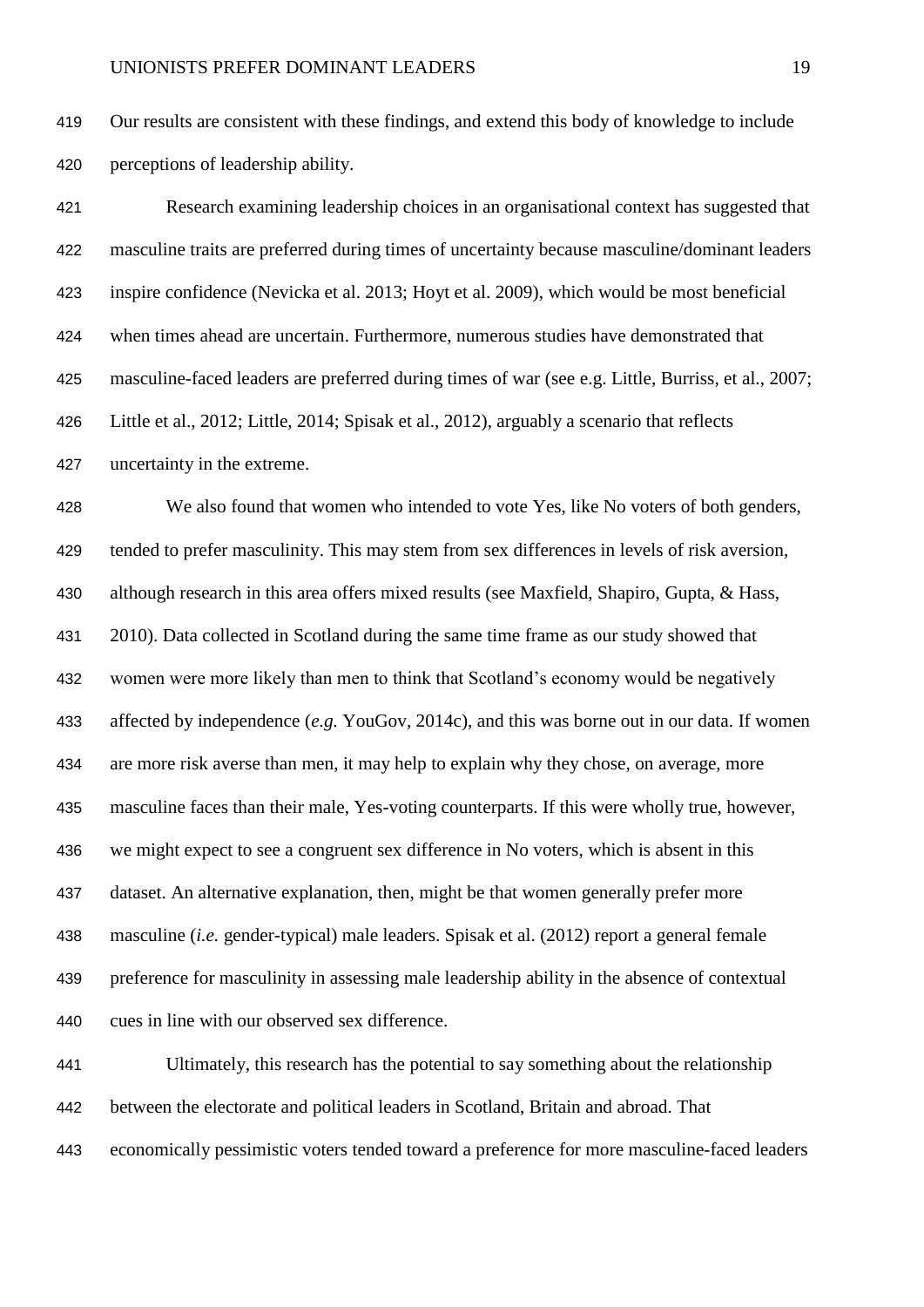suggests that dominance as a leadership quality may have more traction amongst a pessimistic electorate. We would like to note that although we have studied facial masculinity as an indicator of behavioural dominance, we believe that voters are more likely to be influenced by *explicit* behaviours, rather than attributions which are simply implicit (as those based solely on appearance must be). While numerous studies show that the physical appearance of candidates can impact their electoral success, particularly amongst less-informed voters (Little, Burriss, et al. 2007; Lenz and Lawson 2011), dominant actions are likely to influence perceptions of a leader's dominance far more than appearance alone.

 If economic pessimism is associated with a preference for dominant behaviour, as this research suggests, this may help us understand why voters in beleaguered economies (or economic sectors) sometimes find dominant and/or populist candidates appealing (Agerberg 2017). This relationship may be further intensified if additional sources of negative sentiment are present in the electorate, which could also increase the appeal of dominant leaders. It is thus worth examining the current outlook in Scotland regarding independence, and identifying other factors affecting a pessimistic outlook toward the economy and the governments in power.

 Current public opinion in Scotland regarding independence from the UK largely appears to reflect the 2014 result (What Scotland Thinks 2019), and voters are similarly optimistic/pessimistic about the national economy now as they were then (Panelbase 2019). Although overall opinions about Scottish independence and the economy have not shifted much, other issues currently dominate public attention and are potentially relevant when considering voters' outlook on a larger scale. While economic concerns topped the list of voters' most important issues in the independence polls in 2014, now there is some evidence that Brexit, the NHS and the economy hold a three-way tie as voters' most important issues when considering independence (Progress Scotland 2019). Furthermore, 45% of Scots believe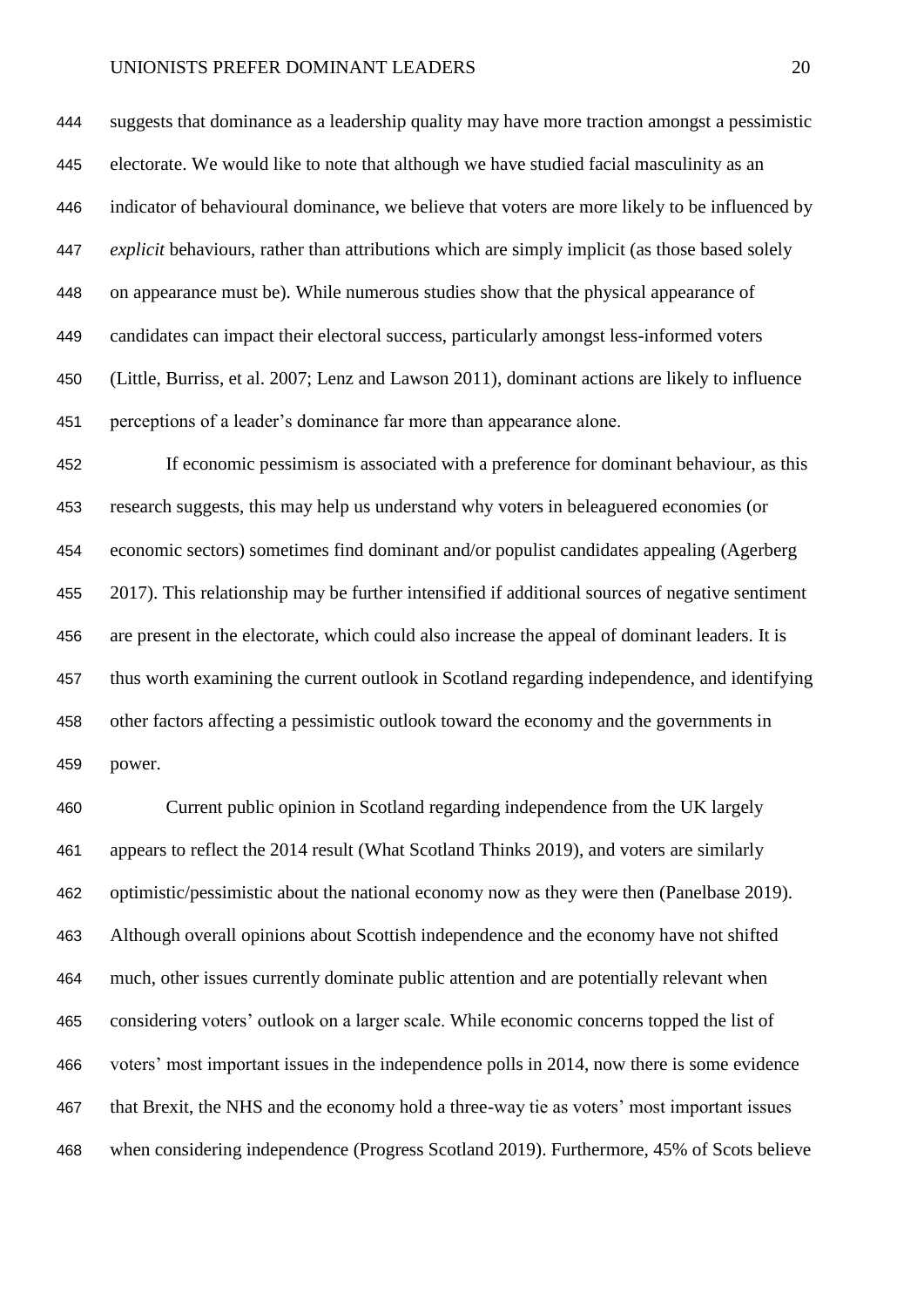that Brexit itself will be bad for the Scottish economy, while just 13% think the economy will improve as a result of Brexit. There is also the sentiment that the financial impact of Brexit will be the hardest on those who are already economically disadvantaged in Scotland

(YouGov 2017).

 Implications also extend logically to the way our current and future political leaders are perceived and selected. At the time of writing, the Conservative party are involved in a leadership contest to select the UK's next Prime Minister. Public sentiment about Brexit is largely negative; a recent opinion poll reveals that a majority of the British electorate (65%), including those in Scotland (68%) are pessimistic about Brexit (BritainThinks 2019). Although the poll does not state the issue(s) most relevant to this pessimism, this degree of negative sentiment may have implications in the leadership decision made by the Conservative party members in their choice between potential leaders – with respect especially to their perceived behavioural characteristics. The party's choice, and the reaction of the public to that choice, will surely be of great interest to those studying political leadership around the globe.

#### **Conclusions**

 This study shows that economic and political beliefs have the potential to modulate leadership preferences. Here, we show that both a Yes/No vote decision and perceptions of economic stability/instability can prioritise the importance of different facial characteristics when selecting a leader: if the economy was viewed as weak and/or in need of protection, voters tended to choose more masculine-faced leaders than those who viewed the economy as rich and secure. This tendency to choose archetypally masculine features relates to a "fit-to- task" selection of leaders, wherein masculine or dominant leaders are preferred when those characteristics suit the aims of the group.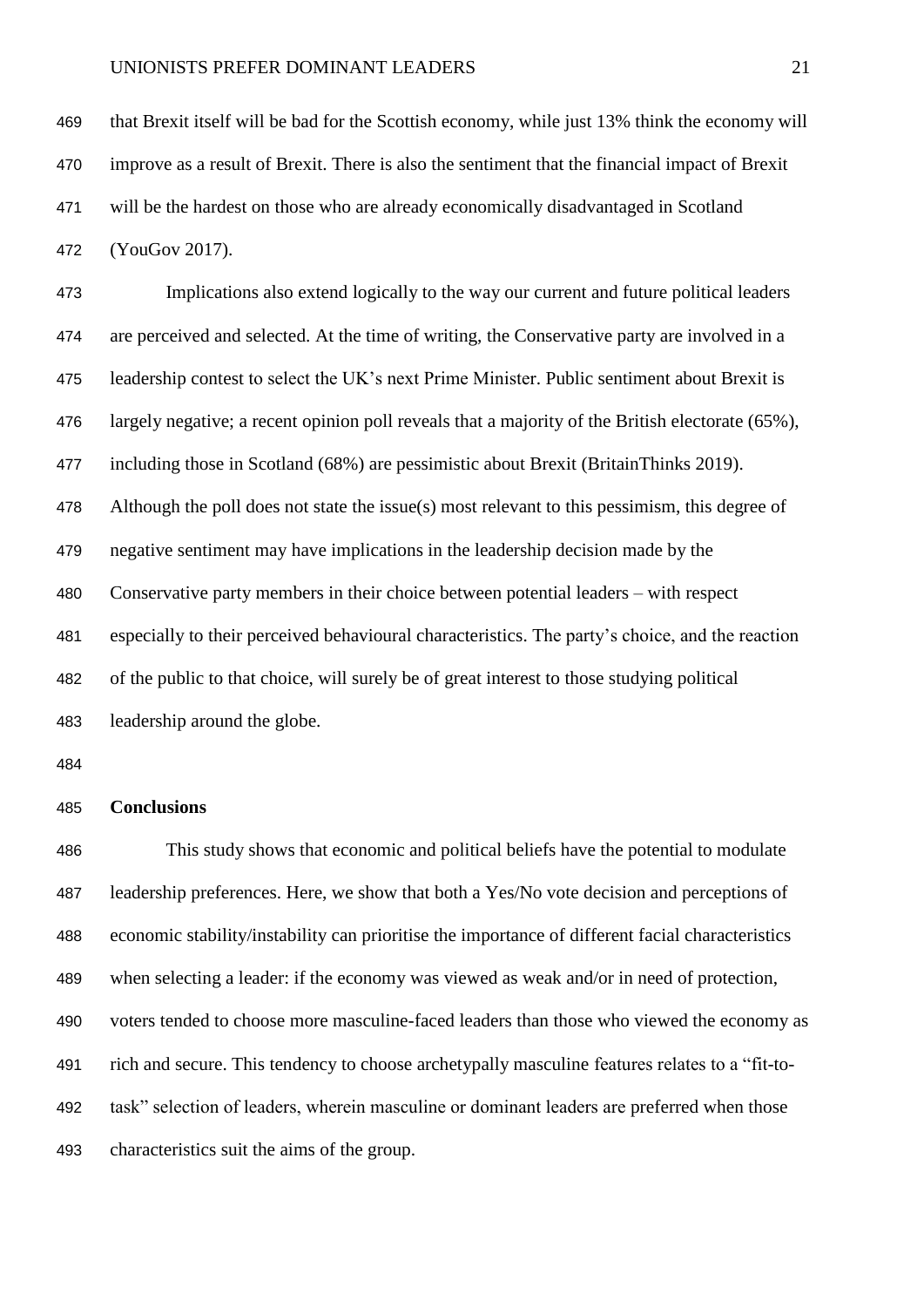This study is the first to show that economic outlook is associated with face preferences in a leadership context. Furthermore, its focus on real political issues which are salient to the study participants (rather than visually cued or imagined scenarios) adds another facet to our understanding of how the appearance of potential leaders can affect their electoral success. Ultimately we suggest that voters' perceptions of a candidate's leadership ability, when made by appearance alone, may be at least partially sensitive to their economic outlook. Voters who desire political stability, economic security, and are averse to the risk associated with change may have preferred masculine-faced male leaders because a masculine appearance is associated with dominant behavioural characteristics which inspire more confidence in uncertain times. This may be particularly relevant when considering uncertainty and pessimism regarding Scottish independence, exiting the European Union, and in the selection of future political leaders.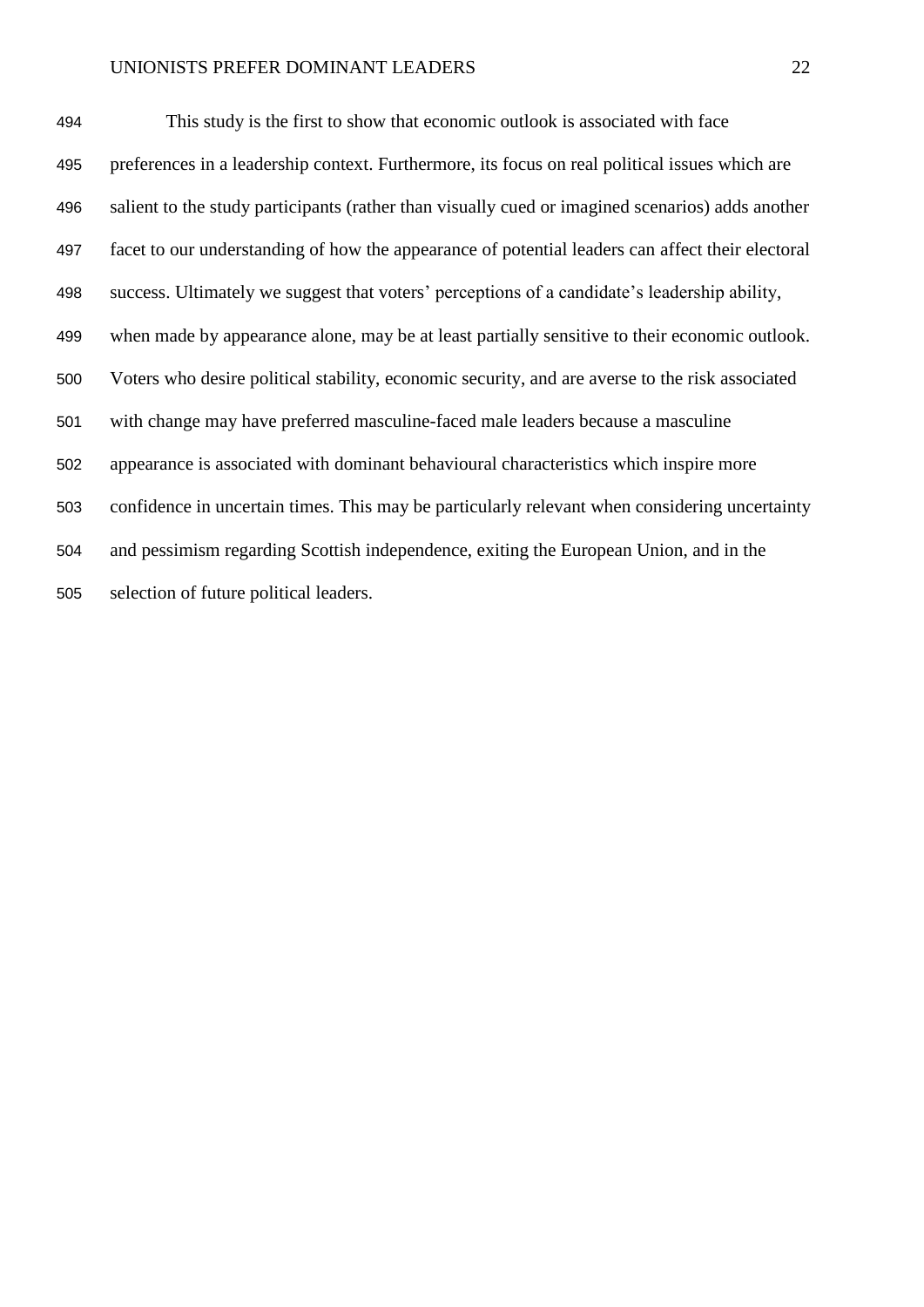#### 506 References

- Agerberg, M., 2017. Failed expectations: Quality of government and support for populist parties in Europe. *European Jounal of Political Research* [Online], 56, pp.578–600. Available from: https://doi.org/10.1111/1475-6765.12203.
- Antonakis, J. and Eubanks, D.L., 2017. Looking Leadership in the Face. *Current Directions in Psychological Science* [Online], 26(3), pp.270–275. Available from: https://doi.org/10.1177/0963721417705888.
- Armstrong, J.S., Green, K.C., Jones, R.J. and Wright, M., 2010. Predicting elections from politicians' faces. *International Journal of Public Opinion Research*, 22, pp.511–522.
- Ashcroft, M.A., 2014. *Post-Referendum Scotland Poll 18-19 September, 2014* [Online]. Available from: http://lordashcroftpolls.com/wp-content/uploads/2014/09/Lord-Ashcroft-Polls-Referendum-day-poll-summary-1409191.pdf.
- Ballew, C.C. and Todorov, A., 2007. Predicting political elections from rapid and unreflective face judgments. *Proceedings of the National Academy of Sciences of the United States of America* [Online], 104(46), pp.17948–53. Available from: https://doi.org/10.1073/pnas.0705435104.
- BBC, 2014. Scottish independence: Cameron says No vote 'not for status quo'. *BBC News* [Online]. Available from: http://www.bbc.co.uk/news/uk-scotland-scotland-politics-27414810 [Accessed 1 February 2017].
- Beasley, R.K. and Kaarbo, J., 2017. Casting for a soverign role: Socialising an aspirant state in the Scottish independence referendum. *European Journal of International Relations* [Online], pp.1–25. Available from: https://doi.org/10.1177/1354066116683442.
- Bell, D.N.F., Delaney, L. and Mcgoldrick, M., 2014. *Citizen Preferences for Constitutional Change in Scotland*. Edinburgh.
- Benson, P.J. and Perrett, D.I., 1993. Extracting prototypical facial images from exemplars. *Perception* [Online], 22, pp.257–262. Available from: https://doi.org/10.1068/p220257.
- Boothroyd, L.G., Jones, B.C., Burt, D.M., Cornwell, R.E., Little, A.C., Tiddeman, B.P. and Perrett, D.I., 2005. Facial masculinity is related to perceived age but not perceived health. *Evolution and Human Behavior* [Online], 26(5), pp.417–431. Available from: https://doi.org/10.1016/j.evolhumbehav.2005.01.001.
- BritainThinks, 2019. 'To what extent are you feeling optimistic or pessimistic about the Brexit outcome over the next year or so?' [Survey Report] [Online]. (June). Available from: https://whatukthinks.org/eu/questions/to-what-extent-are-you-feeling-optimisticor-pessimistic-about-the-brexit-outcome-over-the-next-year-or-so.
- Brooks, R., Scott, I.M., Maklakov, A.A., Kasumovic, M.M., Clark, A.P. and Penton-Voak, I.S., 2011. National income inequality predicts women's preferences for masculinized faces better than health does. *Proceedings of the Royal Society B: Biological Sciences* [Online], 278, pp.810–812. Available from: https://doi.org/10.1098/rspb.2010.0964.
- Budesheim, T.L. and DePaola, S.J., 1994. Beauty or the beast? The effects of appearance, personality, and issue information on evaluations of political candidates. *Personality & Social Psychology Bulletin*, 20(4), pp.339–348.
- Curtice, J., 2014. *How are Scotland's voters reacting? Trends and patterns in referendum vote intentions* [Online]. Available from: http://discoversociety.org/2014/04/01/how-arescotlands-voters-reacting-trends-and-patterns-in-referendum-vote-intentions/.
- Daily Record, 2014. David Cameron, Ed Miliband and Nick Clegg sign joint historic promise which guarantees more devolved powers for Scotland and protection of NHS if we vote No. *Daily Record* [Online], 16 September. Available from:
- http://www.dailyrecord.co.uk/news/politics/david-cameron-ed-miliband-nick-4265992. DeBruine, L.M., Jones, B.C., Crawford, J.R., Welling, L.L.M. and Little, A.C., 2010. The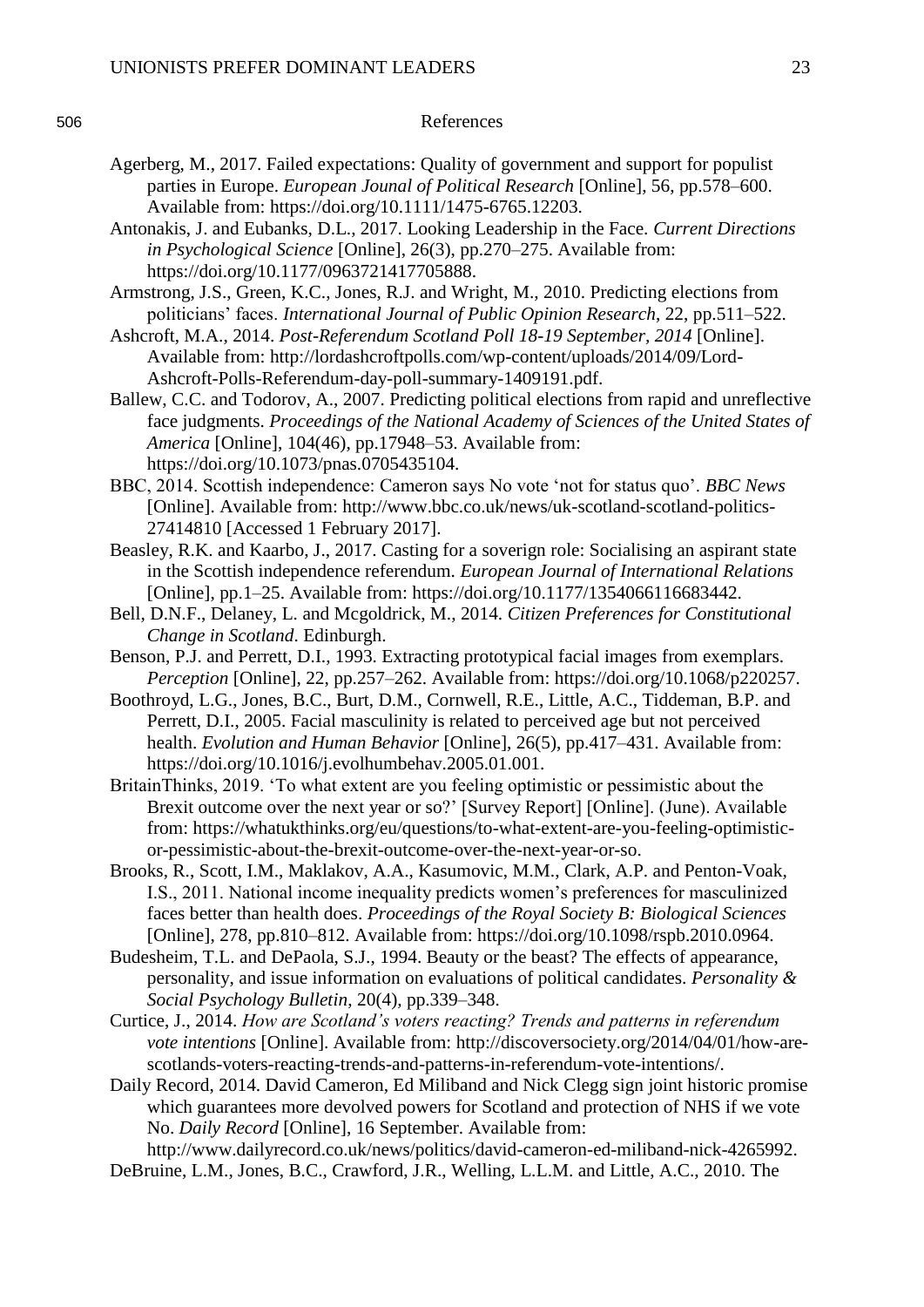health of a nation predicts their mate preferences: cross-cultural variation in women's preferences for masculinized male faces. *Proceedings of the Royal Society B: Biological Sciences* [Online], 277(1692), pp.2405–10. Available from: https://doi.org/10.1098/rspb.2009.2184.

- Eagly, A.H. and Karau, S.J., 2002. Role congruity theory of prejudice toward female leaders. *Psychological Review* [Online], 109(3), pp.573–598. Available from: https://doi.org/10.1037//0033-295X.109.3.573.
- Gangestad, S.W. and Simpson, J.A., 2000. The evolution of human mating: Trade-offs and strategic pluralism. *Behavioral and Brain Sciences* [Online], 23(4), pp.573–587. Available from: https://doi.org/10.1017/S0140525X0000337X.
- HM Government, 2014. *Scotland analysis: Assessment of a sterling currency union Scotland analysis: Assessment of a sterling currency union* [Online]. Available from: https://www.gov.uk/government/uploads/system/uploads/attachment\_data/file/279454/C M8815\_2901849\_SA\_SterlingUnion\_acc.pdf.
- HM Treasury, 2014. *Scotland Analysis: Fiscal Policy and Sustainability* [Online]. Available from: https://www.gov.uk/government/uploads/system/uploads/attachment\_data/file/314359/S

cotland\_analysis\_\_Fiscal\_policy\_and\_sustainability.pdf.

- Hoyt, C.L., Simon, S. and Reid, L., 2009. Choosing the best (wo)man for the job: The effects of mortality salience, sex, and gender stereotypes on leader evaluations. *The Leadership Quarterly* [Online], 20(2), pp.233–246. Available from: https://doi.org/10.1016/j.leaqua.2009.01.016.
- Klofstad, C.A., Anderson, R.C. and Peters, S., 2012. Sounds like a winner: voice pitch influences perception of leadership capacity in both men and women. *Proceedings of the Royal Society B: Biological Sciences* [Online], 279(1738), pp.2698–2704. Available from: https://doi.org/10.1098/rspb.2012.0311.
- Knowles, K.K., 2018. The Evolutionary Psychology of Leadership Trait Perception. In: C. Senior, ed. *The Facial Displays of Leaders*, [Online]. Cham, Switzerland: Palgrave Macmillan. Available from: https://doi.org/10.1007/978-3-319-94535-4\_5.
- Koenig, A.M., Eagly, A.H., Mitchell, A.A. and Ristikari, T., 2011. Are leader stereotypes masculine? A meta-analysis of three research paradigms. *Psychological bulletin* [Online], 137(4), pp.616–42. Available from: https://doi.org/10.1037/a0023557 [Accessed 11 December 2013].
- Kuznetsova, A., Brockhoff, P.B. and Christensen, R.H.B., 2014. lmerTest: Tests for random and fixed effects for linear mixed effect models (lmer objects of lme4 package). R package version 2.0-11. [Online]. Available from: http://cran.rproject.org/package=lmerTest.
- Lenz, G.S. and Lawson, C., 2011. Looking the part: Television leads less informed citizens to vote based on candidates' appearance. *American Journal of Political Science* [Online], 55(3), pp.574–589. Available from: https://doi.org/10.1111/j.1540-5907.2011.00511.x.
- Little, A.C., 2014. Facial appearance and leader choice in different contexts: Evidence for task contingent selection based on implicit and learned face-behaviour/face-ability associations. *The Leadership Quarterly* [Online], 25(5), pp.865–874. Available from: https://doi.org/10.1016/j.leaqua.2014.04.002.
- Little, A.C., Burriss, R.P., Jones, B.C. and Roberts, S.C., 2007. Facial appearance affects voting decisions. *Evolution and Human Behavior* [Online], 28(1), pp.18–27. Available from: https://doi.org/10.1016/j.evolhumbehav.2006.09.002.
- Little, A.C., Cohen, D.L., Jones, B.C. and Belsky, J., 2007. Human preferences for facial masculinity change with relationship type and environmental harshness. *Behavioral Ecology and Sociobiology* [Online], 61(6), pp.967–973. Available from: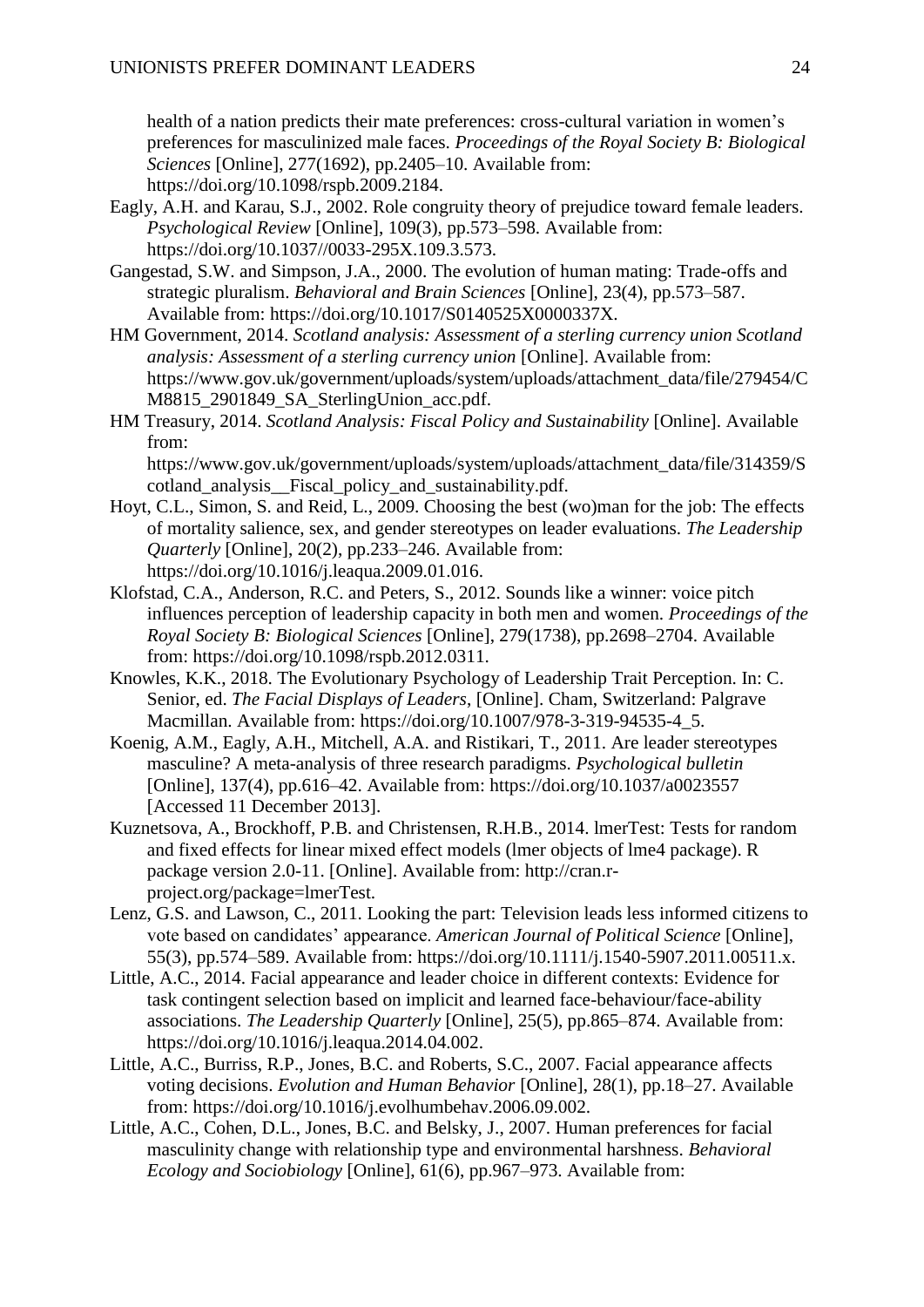https://doi.org/10.1007/s00265-006-0325-7.

- Little, A.C., DeBruine, L.M. and Jones, B.C., 2010. Exposure to visual cues of pathogen contagion changes preferences for masculinity and symmetry in opposite-sex faces. *Proceedings of the Royal Society B: Biological Sciences* [Online], 278(1714), pp.2032– 2039. Available from: https://doi.org/10.1098/rspb.2010.1925.
- Little, A.C., DeBruine, L.M. and Jones, B.C., 2013. Environment contingent preferences: Exposure to visual cues of direct male–male competition and wealth increase women's preferences for masculinity in male faces. *Evolution and Human Behavior* [Online], 34(3), pp.193–200. Available from:

https://doi.org/10.1016/j.evolhumbehav.2012.11.008.

- Little, A.C., Jones, B.C. and DeBruine, L.M., 2008. Preferences for variation in masculinity in real male faces change across the menstrual cycle: Women prefer more masculine faces when they are more fertile. *Personality and Individual Differences* [Online], 45(6), pp.478–482. Available from: https://doi.org/10.1016/j.paid.2008.05.024.
- Little, A.C. and Roberts, S.C., 2012. Evolution, appearance, and occupational success. *Evolutionary Psychology*, 10(5), pp.782–801.
- Little, A.C., Roberts, S.C., Jones, B.C. and Debruine, L.M., 2012. The perception of attractiveness and trustworthiness in male faces affects hypothetical voting decisions differently in wartime and peacetime scenarios. *Quarterly Journal of Experimental Psychology* [Online], 65(10), pp.2018–32. Available from: https://doi.org/10.1080/17470218.2012.677048.
- Maxfield, S., Shapiro, M., Gupta, V. and Hass, S., 2010. Gender and risk : Women , risk taking and risk aversion. *Gender in Management* [Online], 25(7), pp.586–604. Available from: https://doi.org/10.1108/17542411011081383.
- Mazur, A. and Booth, A., 1998. Testosterone and dominance in men. *Behavioral and Brain Sciences* [Online], 21, pp.353–397. Available from: https://doi.org/10.1017/S0140525X98001228.
- Murray, G.R. and Schmitz, J.D., 2011. Caveman Politics: Evolutionary Leadership Preferences and Physical Stature. *Social Science Quarterly* [Online], 92(5), pp.1215– 1235. Available from: https://doi.org/10.1111/j.1540-6237.2011.00815.x.
- Nevicka, B., De Hoogh, A.H.B., Van Vianen, A.E.M. and Ten Velden, F.S., 2013. Uncertainty enhances the preference for narcissistic leaders. *European Journal of Social Psychology* [Online], 43(5), pp.370–380. Available from: https://doi.org/10.1002/ejsp.1943.
- Olivola, C.Y., Eubanks, D.L. and Lovelace, J.B., 2014. The many (distinctive) faces of leadership: Inferring leadership domain from facial appearance. *The Leadership Quarterly* [Online], 25(5), pp.817–834. Available from: https://doi.org/10.1016/j.leaqua.2014.06.002.
- Olivola, C.Y. and Todorov, A., 2010. Elected in 100 milliseconds: Appearance-Based Trait Inferences and Voting. *Journal of Nonverbal Behavior* [Online], 34(2), pp.83–110. Available from: https://doi.org/10.1007/s10919-009-0082-1.
- Oosterhof, N.N. and Todorov, A., 2008. The functional basis of face evaluation. *Proceedings of the National Academy of Sciences of the United States of America* [Online], 105(32), pp.11087–92. Available from: https://doi.org/10.1073/pnas.0805664105.
- Panelbase, 2019. *Do you believe an independent Scotland would be financially better or worse off? [Survey Report]* [Online]. Available from: http://whatscotlandthinks.org/questions/do-you-believe-an-independent-scotland-wouldbe-financially-better-or-worse-off#table.
- Perrett, D.I., Lee, K.J., Penton-Voak, I.S., Rowland, D., Yoshikawa, S., Burt, D.M., Henzi, S.P., Castles, D.L. and Akamatsu, S., 1998. Effects of sexual dimorphism on facial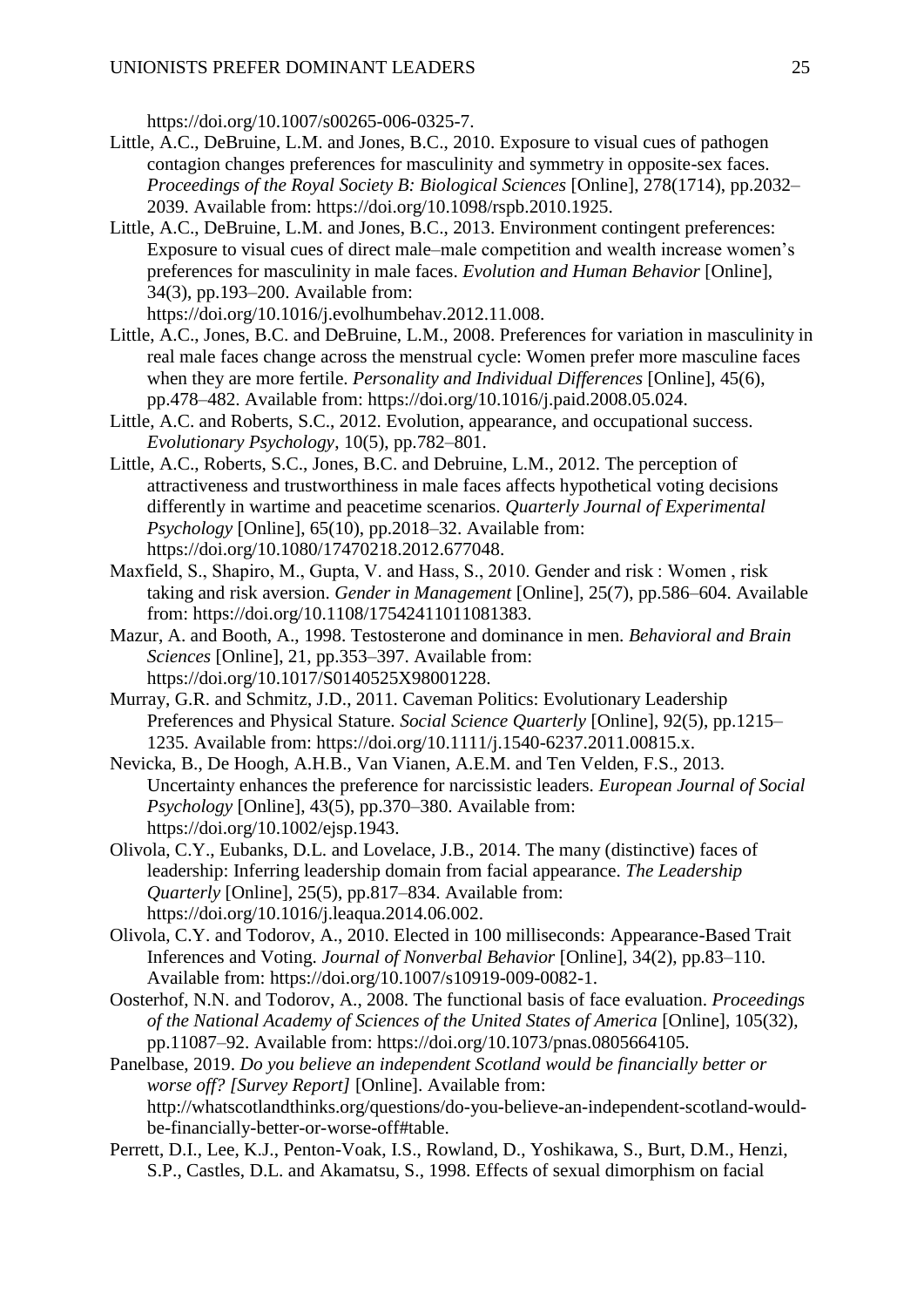attractiveness. *Nature* [Online], 394, pp.884–887. Available from: https://doi.org/10.1038/29772.

- Progress Scotland, 2019. *If another independence referendum were being held now, what would be the three most important issues to you when deciding how to vote? [Survey Report]* [Online]. Available from: http://whatscotlandthinks.org/questions/if-anotherindependence-referendum-were-being-held-now-what-would-be-the-three#table.
- R Core Team, 2014. R: A language and environment for statistical computing. R Foundation for Statistical Computing [Online]. Vienna, Austria. Available from: http://www.rproject.org/.
- Re, D.E., DeBruine, L.M., Jones, B.C. and Perrett, D.I., 2013. Facial cues to perceived height influence leadership choices in simulated war and peace contexts. *Evolutionary Psychology* [Online], 11(1), pp.89–103. Available from: https://doi.org/10.1177/147470491301100109.
- Riggio, H.R. and Riggio, R.E., 2010. Appearance-based trait inferences and voting: Evolutionary roots and implications for leadership. *Journal of Nonverbal Behavior* [Online], 34(2), pp.119–125. Available from: https://doi.org/10.1007/s10919-009-0083- 0.
- von Rueden, C. and van Vugt, M., 2015. Leadership in small-scale societies: Some implications for theory, research, and practice. *The Leadership Quarterly* [Online], 26(6), pp.978–990. Available from: https://doi.org/10.1016/j.leaqua.2015.10.004.
- Spisak, B.R., Dekker, P.H., Krüger, M. and van Vugt, M., 2012. Warriors and peacekeepers: testing a biosocial implicit leadership hypothesis of intergroup relations using masculine and feminine faces. *PloS one* [Online], 7(1), p.e30399. Available from: https://doi.org/10.1371/journal.pone.0030399.
- Spisak, B.R., Grabo, A.E., Arvey, R.D. and van Vugt, M., 2014. The age of exploration and exploitation: Younger-looking leaders endorsed for change and older-looking leaders endorsed for stability. *The Leadership Quarterly* [Online], 25(5), pp.805–816. Available from: https://doi.org/10.1016/j.leaqua.2014.06.001.
- Swaddle, J.P. and Reierson, G.W., 2002. Testosterone increases perceived dominance but not attractiveness in human males. *Proceedings of the Royal Society B: Biological Sciences* [Online], 269, pp.2285–9. Available from: https://doi.org/10.1098/rspb.2002.2165.
- The Economist, 2014. UK RIP? *The Economist*.
- The Scottish Government, 2014. *Outlook for Scotland's Public Finances and the Opportunities of Independence* [Online]. Available from: http://www.gov.scot/Resource/0045/00451336.pdf.
- Thornhill, R. and Gangestad, S.W., 1999. Facial attractiveness. *Trends in Cognitive Sciences*, 3(12), pp.452–460.
- Tiddeman, B.P., Burt, D.M. and Perrett, D.I., 2001. Prototyping and transforming facial texture for perception research. *IEEE Computer Graphics and Applications* [Online], 21, pp.42–50. Available from: https://doi.org/10.1109/38.946630.
- Tigue, C.C., Borak, D.J., O'Connor, J.J.M., Schandl, C. and Feinberg, D.R., 2012. Voice pitch influences voting behavior. *Evolution and Human Behavior* [Online], 33(3), pp.210–216. Available from: https://doi.org/10.1016/j.evolhumbehav.2011.09.004.
- TNS BMRB, 2014a. TNS Scottish Opinion Survey [Survey Report] [Online]. (September). Available from:

http://www.tnsglobal.com/sites/default/files/whitepaper/TNSUK\_Scottish Independence Poll\_BBC Documentary\_2014Feb11.pdf.

TNS BMRB, 2014b. 'Which issue is most important to you in deciding how to vote in the referendum?' [Survey Report]. *What Scotland Thinks* [Online]. Available from: http://whatscotlandthinks.org/questions/which-issue-is-most-important-to-you-in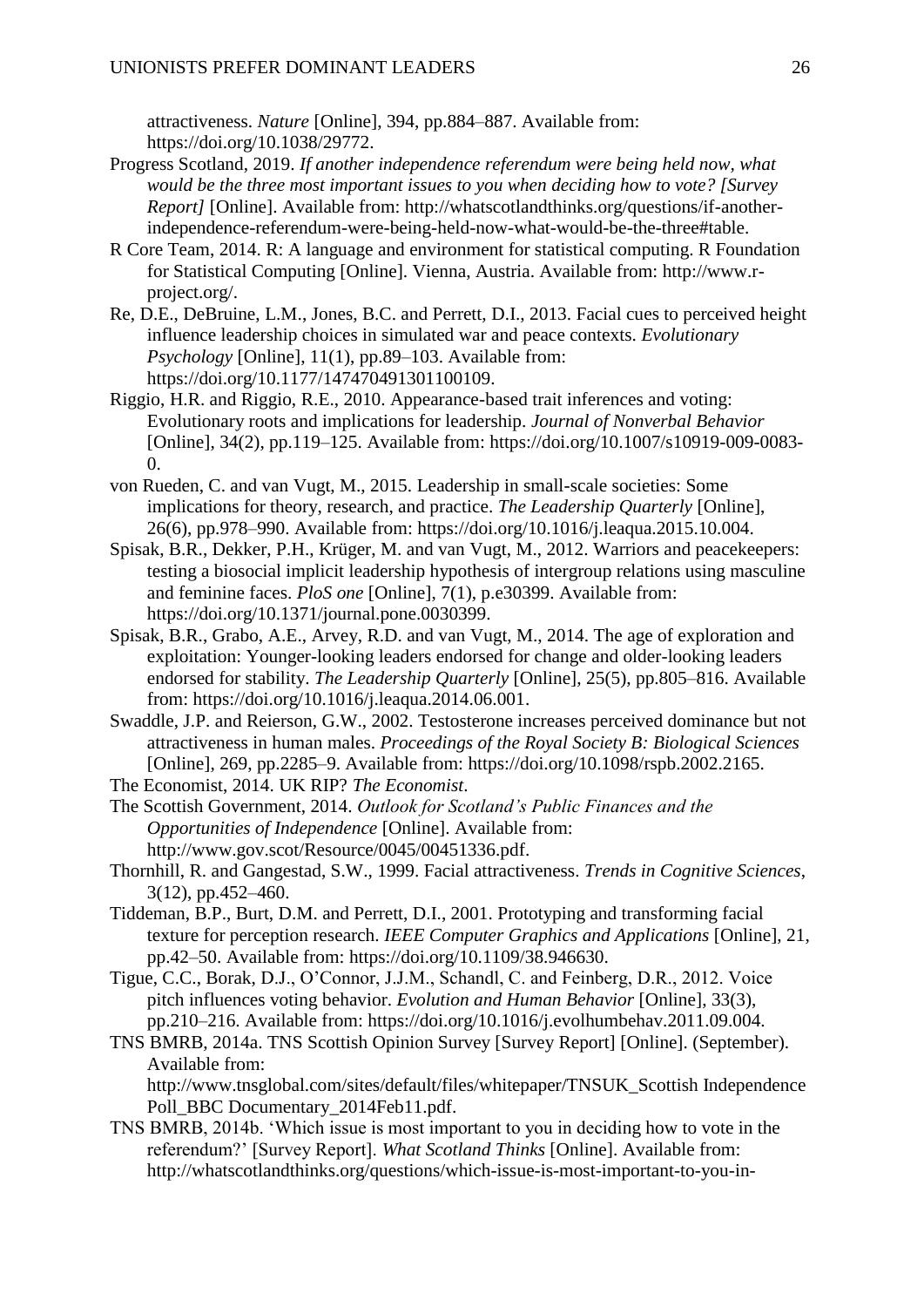deciding-how-to-vote-in-the-referendum#table [Accessed 2 February 2017].

- Todorov, A., Mandisodza, A.N., Goren, A. and Hall, C.C., 2005. Inferences of competence from faces predict election outcomes. *Science* [Online], 308(5728), pp.1623–6. Available from: https://doi.org/10.1126/science.1110589.
- Todorov, A., Said, C.P., Engell, A.D. and Oosterhof, N.N., 2008. Understanding evaluation of faces on social dimensions. *Trends in Cognitive Sciences* [Online], 12(12), pp.455–60. Available from: https://doi.org/10.1016/j.tics.2008.10.001.
- Tremblay, R.E., 1998. Testosterone, Physical Aggression, Dominance, and Physical Development in Early Adolescence. *International Journal of Behavioral Development* [Online], 22(4), pp.753–777. Available from: https://doi.org/10.1080/016502598384153 [Accessed 4 April 2012].
- Verhulst, B., Lodge, M. and Lavine, H., 2010. The Attractiveness Halo: Why Some Candidates are Perceived More Favorably than Others. *Journal of Nonverbal Behavior* [Online], 34(2), pp.111–117. Available from: https://doi.org/10.1007/s10919-009-0084 z.
- Van Vugt, M., Hogan, R. and Kaiser, R.B., 2008. Leadership, followership, and evolution: some lessons from the past. *The American Psychologist* [Online], 63(3), pp.182–96. Available from: https://doi.org/10.1037/0003-066X.63.3.182.
- What Scotland Thinks, 2019. *'How would you vote in a Scottish independence referendum if held now? (asked after the EU referendum)' [Survey Report]* [Online]. Available from: http://whatscotlandthinks.org/questions/how-would-you-vote-in-the-in-a-scottishindependence-referendum-if-held-now-ask [Accessed 15 July 2019].
- White, A.E., Kenrick, D.T. and Neuberg, S.L., 2013. Beauty at the ballot box: disease threats predict preferences for physically attractive leaders. *Psychological Science* [Online], 24(12), pp.2429–36. Available from: https://doi.org/10.1177/0956797613493642.
- YouGov, 2007. 'What is your opinion on the nature of Scotland's economy?' [Survey Report]. *What Scotland Thinks* [Online]. Available from: http://whatscotlandthinks.org/questions/what-is-your-opinion-on-the-nature-of-scotlandseconomy#table [Accessed 2 February 2017].

YouGov, 2014a. *'Do you think the Yes Scotland campaign so far has been positive or negative?' [Survey Report]* [Online]. Available from: http://whatscotlandthinks.org/questions/do-you-think-the-yes-scotland-campaign-so-farhas-been-positive-or-negative#table [Accessed 2 February 2017].

- YouGov, 2014b. *YouGov/Buzzfeed Survey Results [Survey Report]* [Online]. Available from: https://d25d2506sfb94s.cloudfront.net/cumulus\_uploads/document/3t8c2sav15/Scotland \_Final\_140905\_Buzzfeed\_FINAL.pdf.
- YouGov, 2014c. *YouGov/Sunday Times Survey Results [Survey Report]* [Online]. Available from:

https://d25d2506sfb94s.cloudfront.net/cumulus\_uploads/document/ywzyqmrf2u/Scotlan d\_Final\_140905\_Sunday\_Times\_FINAL.pdf.

- YouGov, 2014d. *YouGov/The Sun Survey Results [Survey Report]* [Online]. Available from: https://d25d2506sfb94s.cloudfront.net/cumulus\_uploads/document/n9xblv6gc0/Sun\_Res ults\_Scottish\_Independence\_140807.pdf.
- YouGov, 2017. YouGov/SNP Survey Results [Survey Report] [Online]. Available from: http://whatscotlandthinks.org/questions/do-you-think-the-situation-in-scotland-includingforthe-scottish-economy-and-so#table.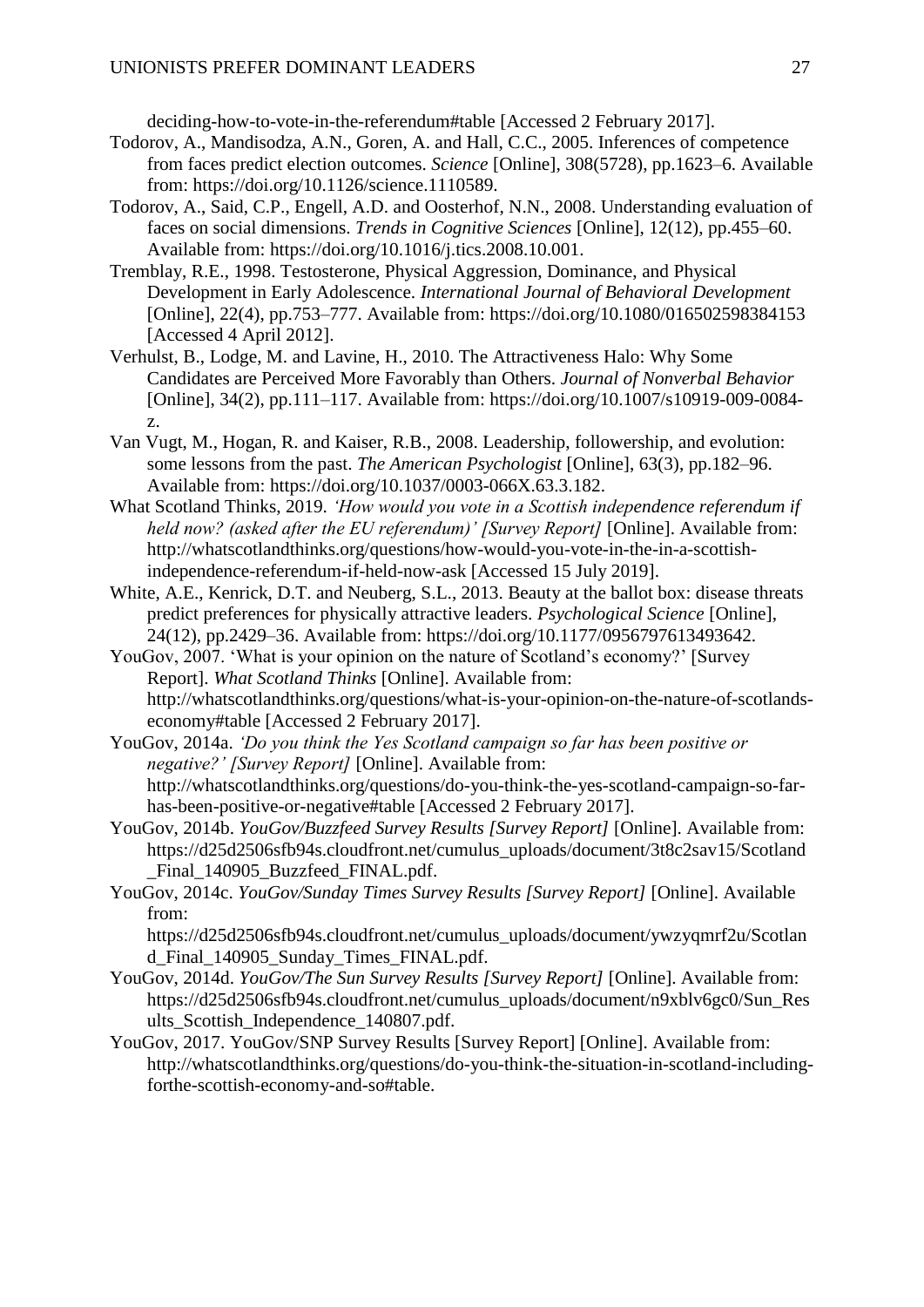

Figure1.

Examples of transformed composite images of feminised (left) and masculinised (right) face stimuli.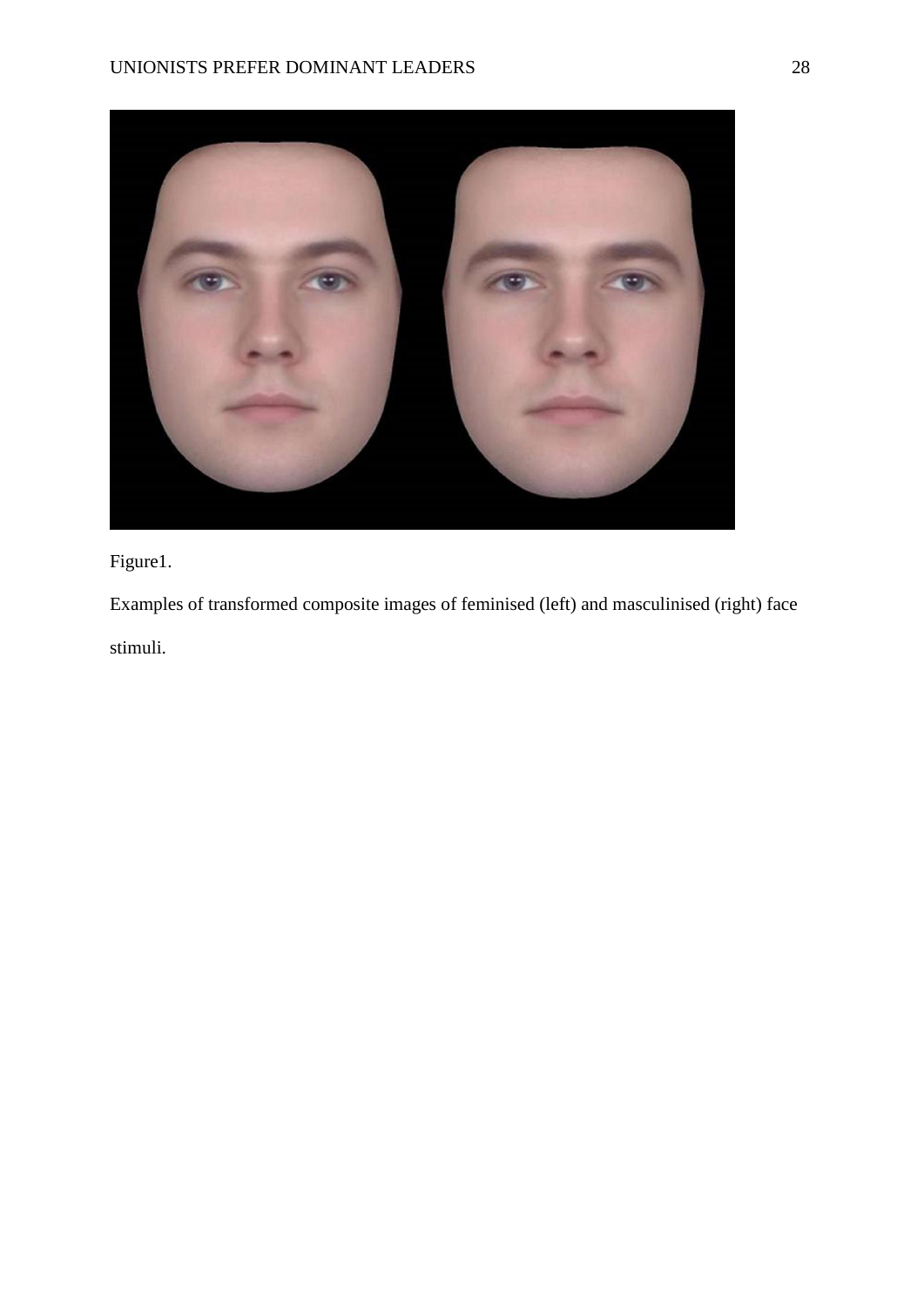

Figure 2.

Percentage of masculinised faces chosen (dark grey bars) by gender and vote intention, using the participant as the unit of analysis. Light grey bars indicate the converse proportion of feminine faces chosen. Error bars represent the standard error of the mean.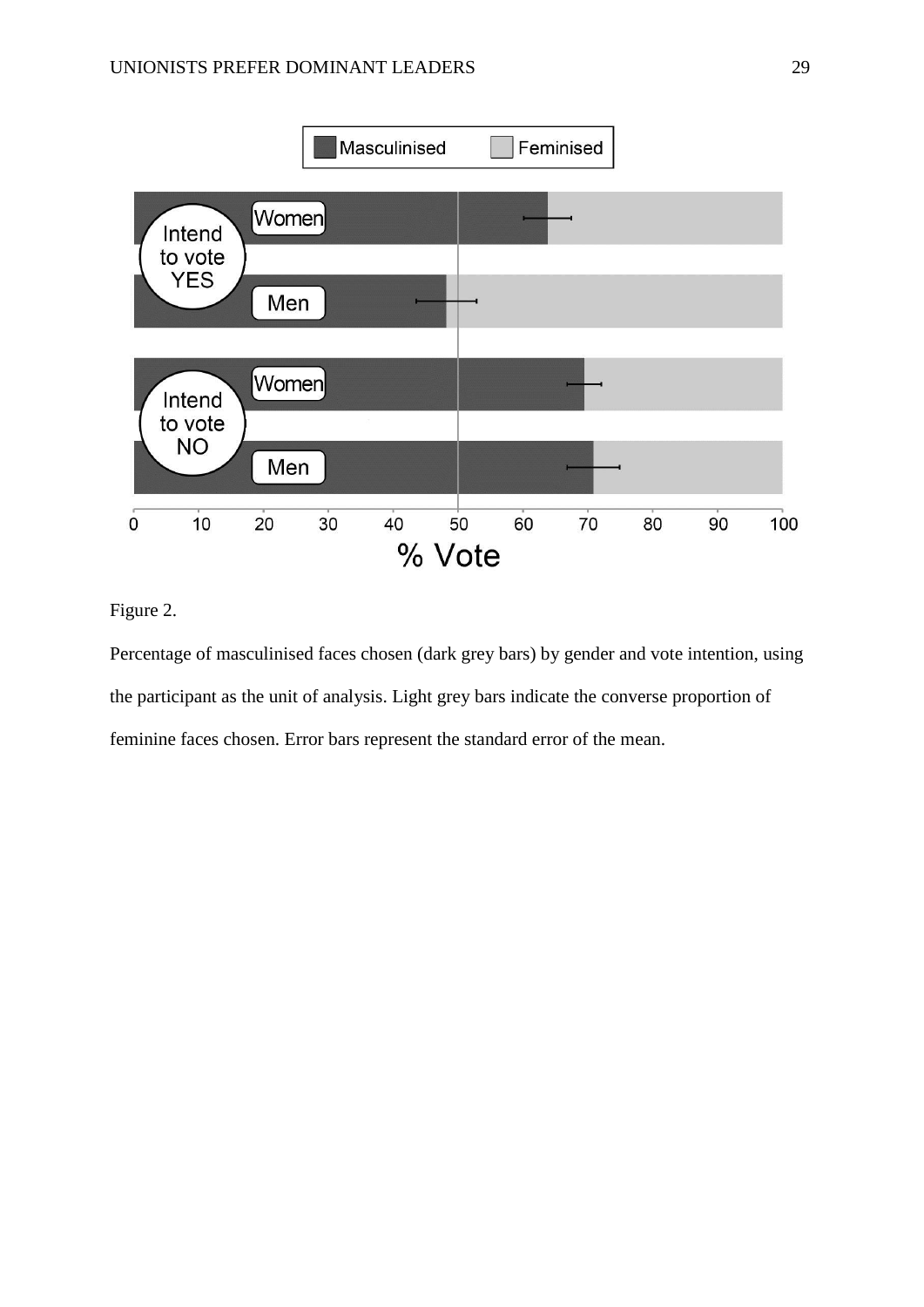

Figure 3.

Economic optimism-pessimism plotted against the proportion of mascuilne faces chosen, for all voters together (a) and also grouped by voting intent (b). Because both variables are captured as integers, a small amount of noise  $(\pm$  up to 5%) has been applied to both *x* and *y* values for ease of visual representation, and to reflect the density of the distribution of the data across the plane.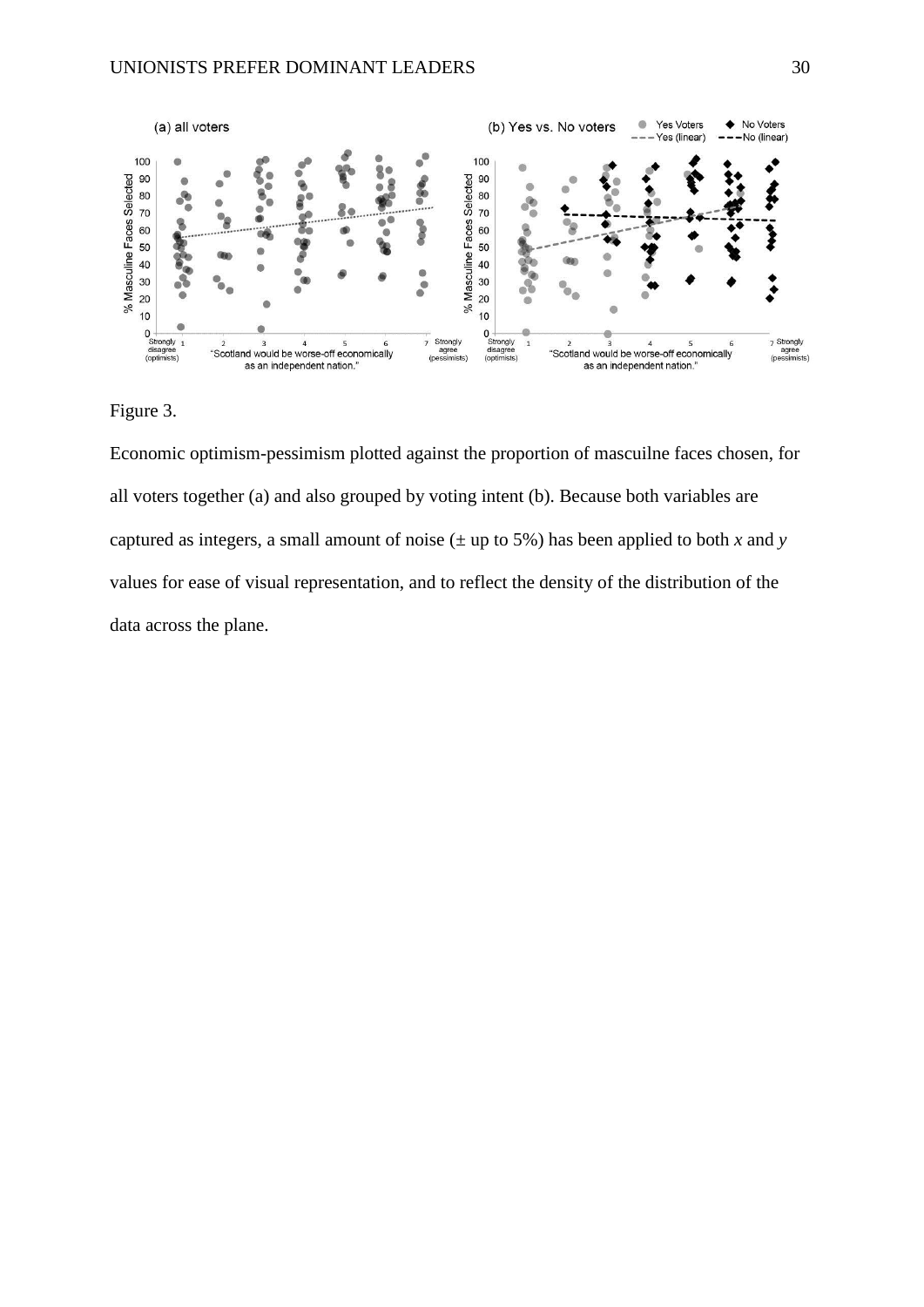# Table 1.

Correlations between variables of interest (Pearson *r*).

\**p* < .05, \*\**p* < .01, \*\*\**p* < .001.

| Variables             | Masculinity<br>preference | Age    | Socialism | Economic<br>pessimism |
|-----------------------|---------------------------|--------|-----------|-----------------------|
| Age                   | $-18*$                    |        |           |                       |
| Socialism             | .02                       | .05    |           |                       |
| Economic<br>pessimism | $24***$                   | $-.12$ | $-.40***$ |                       |
| <b>Scottishness</b>   | $-18*$                    | $-.02$ | $22**$    | - 39***               |